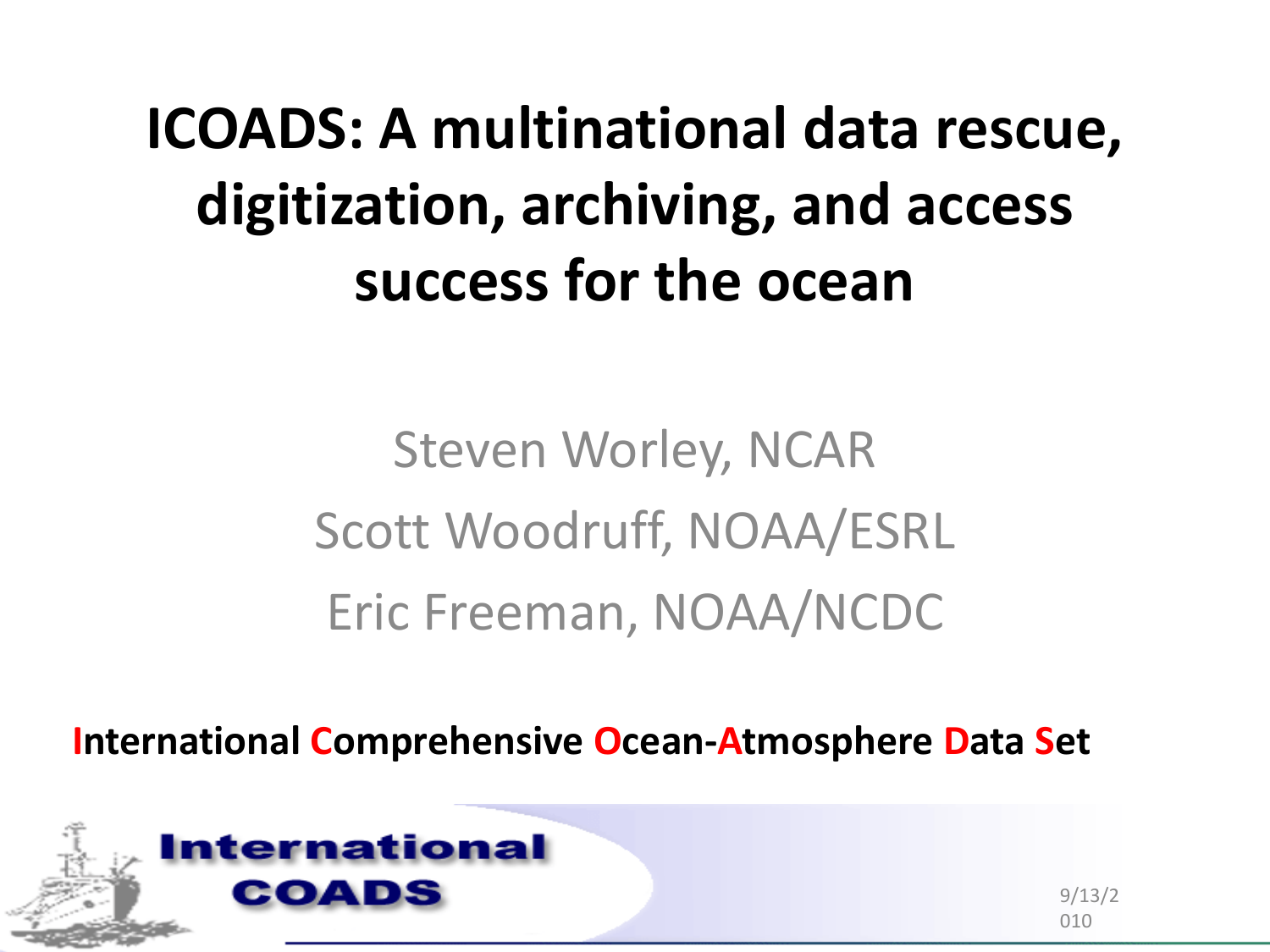# <span id="page-1-0"></span>**Topics**

- Introduction to ICOADS
- Lessons Learned
	- Data Management
	- International Partnerships
	- Data User and Project Expectations
- ICOADS Value-Added Database

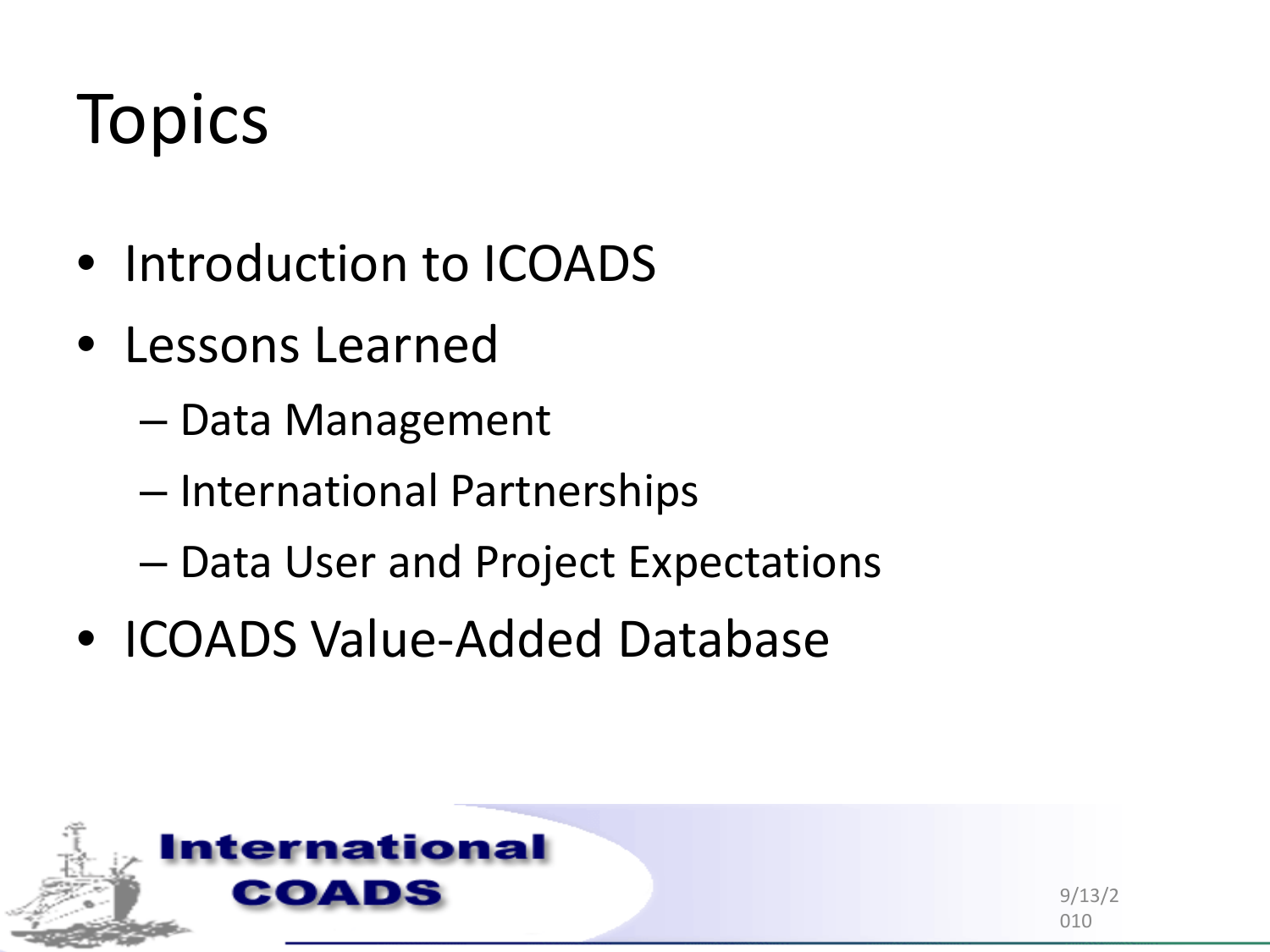# ICOADS – Status Today

## Release 2.5

• ICOADS Release 2.5: extensions and enhancements to the surface marine meteorological archive, IJC, First Published Online 2 Mar 2010, DOI: 10.1002/joc.2103

Scott D. Woodruff, Steven J. Worley, Sandra J. Lubker, Zaihua Ji, J. Eric Freeman, David I. Berry, Philip Brohan, Elizabeth C. Kent, Richard W. Reynolds, Shawn R. Smith and Clive Wilkinson

• Recovery of logbooks and international marine data: the RECLAIM project, IJC, First Published Online 2 Mar 2010, DOI: 10.1002/joc.2103

Clive Wilkinson, Scott D. Woodruff, Philip Brohan, Stefan Claesson, Eric Freeman, Frits Koek, Sandra J. Lubker, Catherine Marzin and Dennis Wheeler

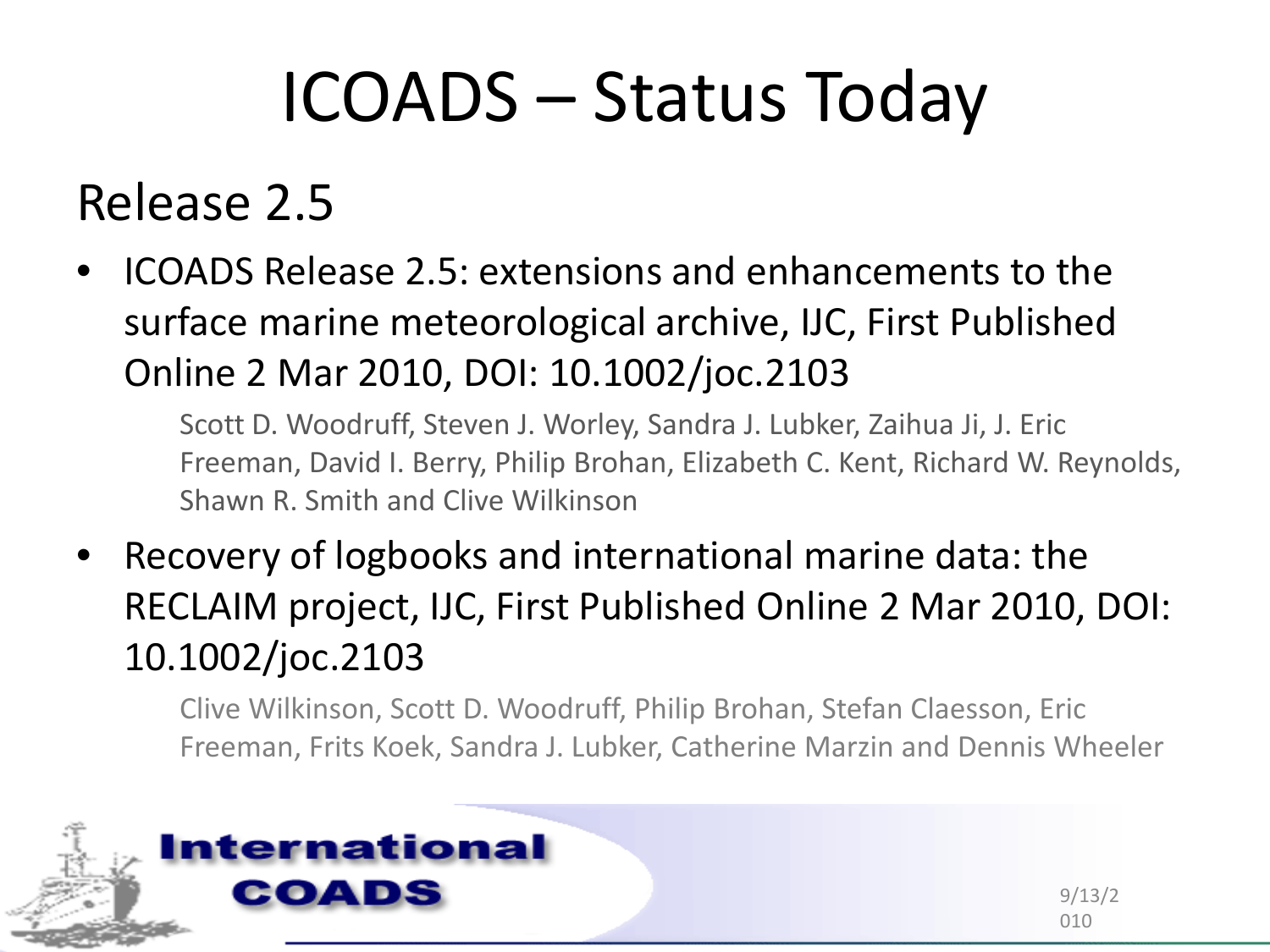# ICOADS – Status Today

- **What it is**: A surface marine meteorological and oceanographic dataset.
- **Date Range**: Rel. 2.5 1662-2007, Preliminary Extension 2008-8/2010 (ongoing)
- **Number of Records:** 261 M (not including P. Ext.)
- **Number of Unique Users**: ≅ 400 per year
- **Number of Data Sources:** ≅ 80
- **Number of Major Updates/Releases:** ≅ 10

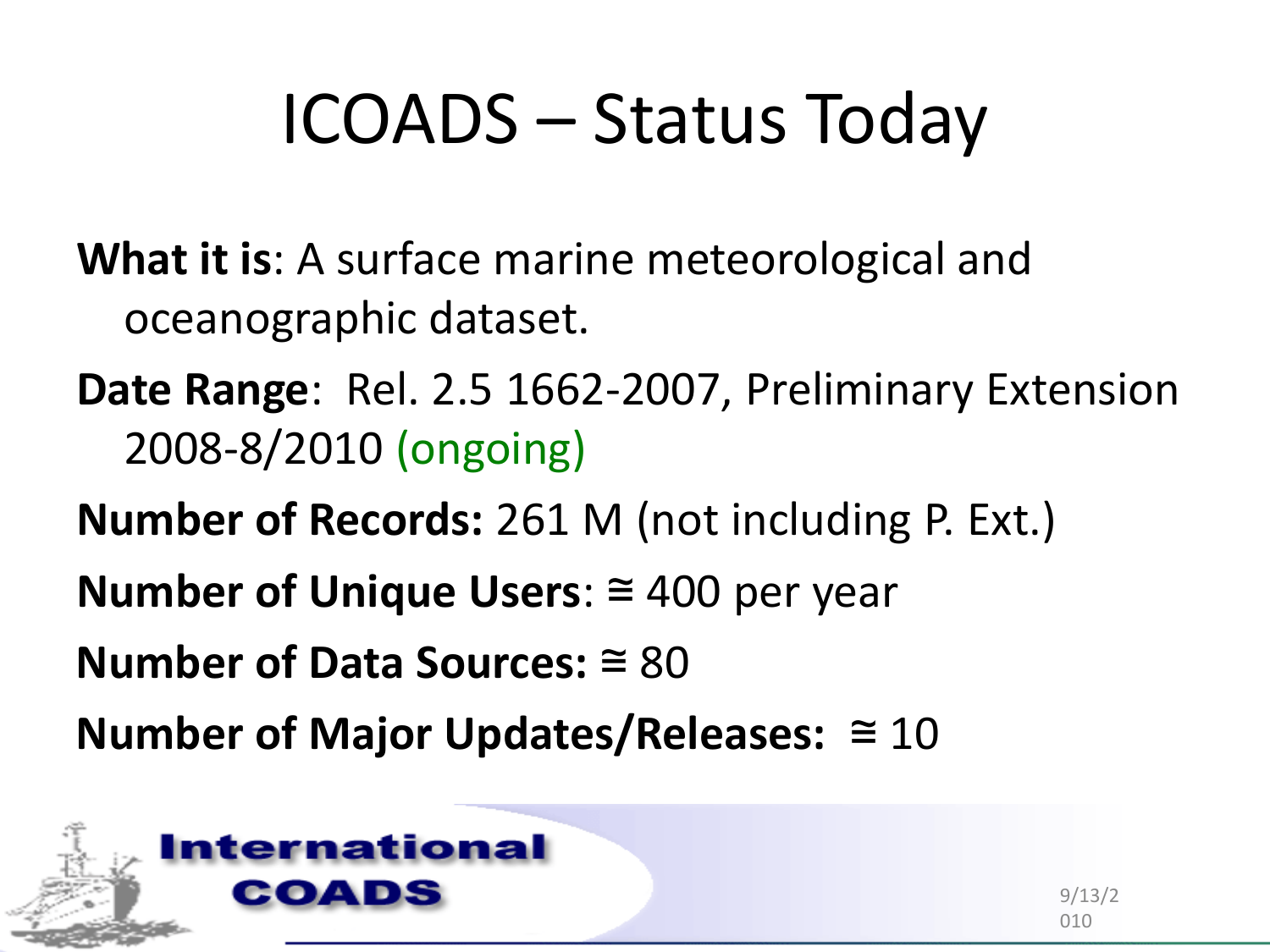# ICOADS – Status Today

| <b>U.S. Primary Partners</b>                                                                                                                                                                                                                                                                                                                                                          | <b>Number of People</b>    |
|---------------------------------------------------------------------------------------------------------------------------------------------------------------------------------------------------------------------------------------------------------------------------------------------------------------------------------------------------------------------------------------|----------------------------|
| <b>NOAA ESRL</b>                                                                                                                                                                                                                                                                                                                                                                      | 1.5                        |
| <b>NOAA NCDC</b>                                                                                                                                                                                                                                                                                                                                                                      | $0.5$ (CDMP $^{\sim}$ 1.0) |
| <b>NCAR</b>                                                                                                                                                                                                                                                                                                                                                                           | 0.5                        |
| <b>International/National Partners and Contributors</b><br>•Met Office Hadley Centre<br>.National Oceanography Centre - Southampton<br>•Center for Ocean-Atmospheric Prediction Studies, FSU<br>•Deutscher Wetterdienst, DWD<br>•Koninklijk Nederlands Meteorologisch Instituut, KNMI<br>•Climate Research Unit, University of East Anglia<br>•Many others currently and in the past! |                            |

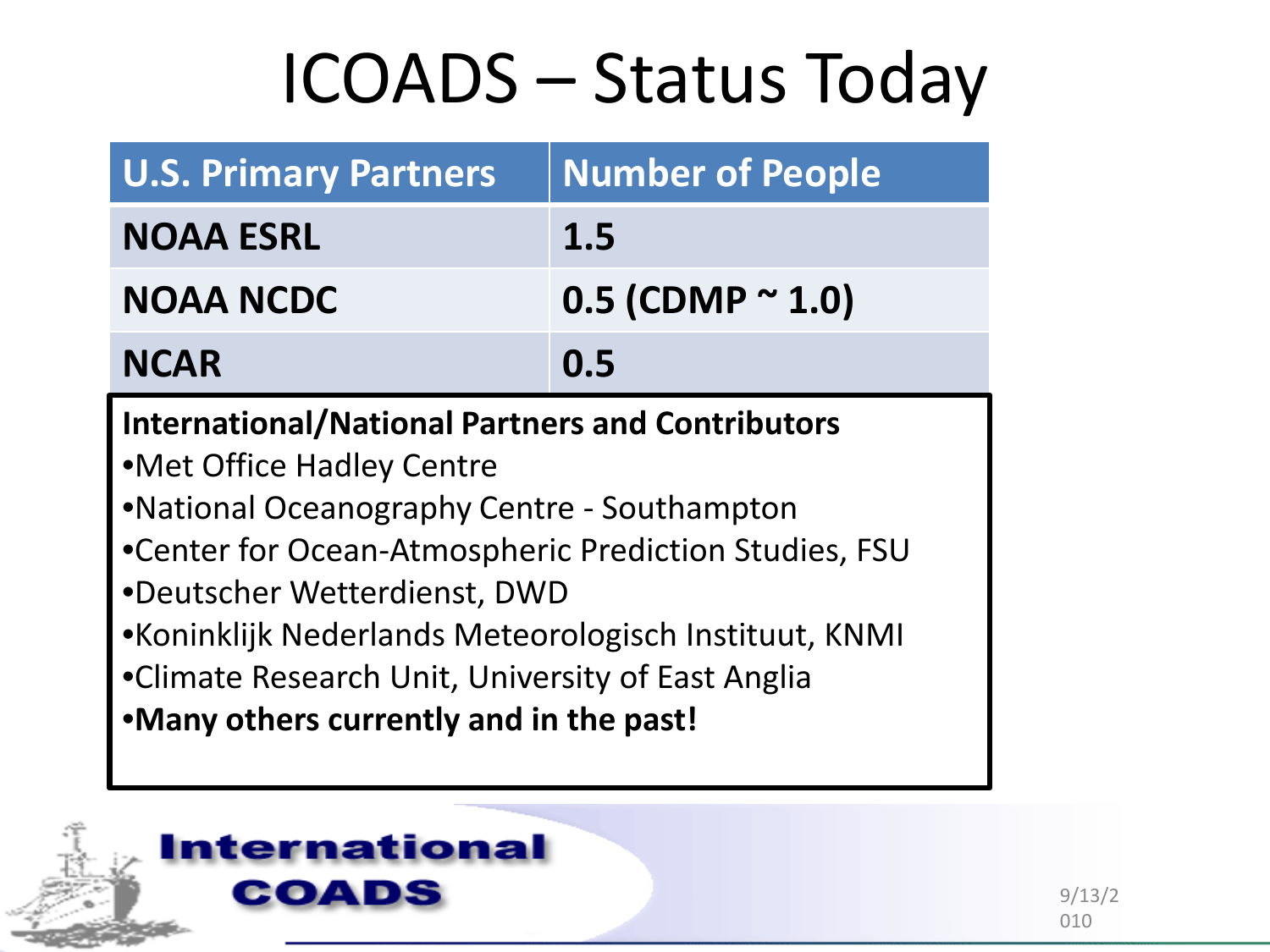#### *Early Data Mixture Changes: Science Impacts*



- Relative importance of national collections in early period.
- Changing mixture over time – has science impact
- WWII is drastically different – Thompson et al. 2008, Nature, noted discontinuity in global mean temperature.

9/13/2 010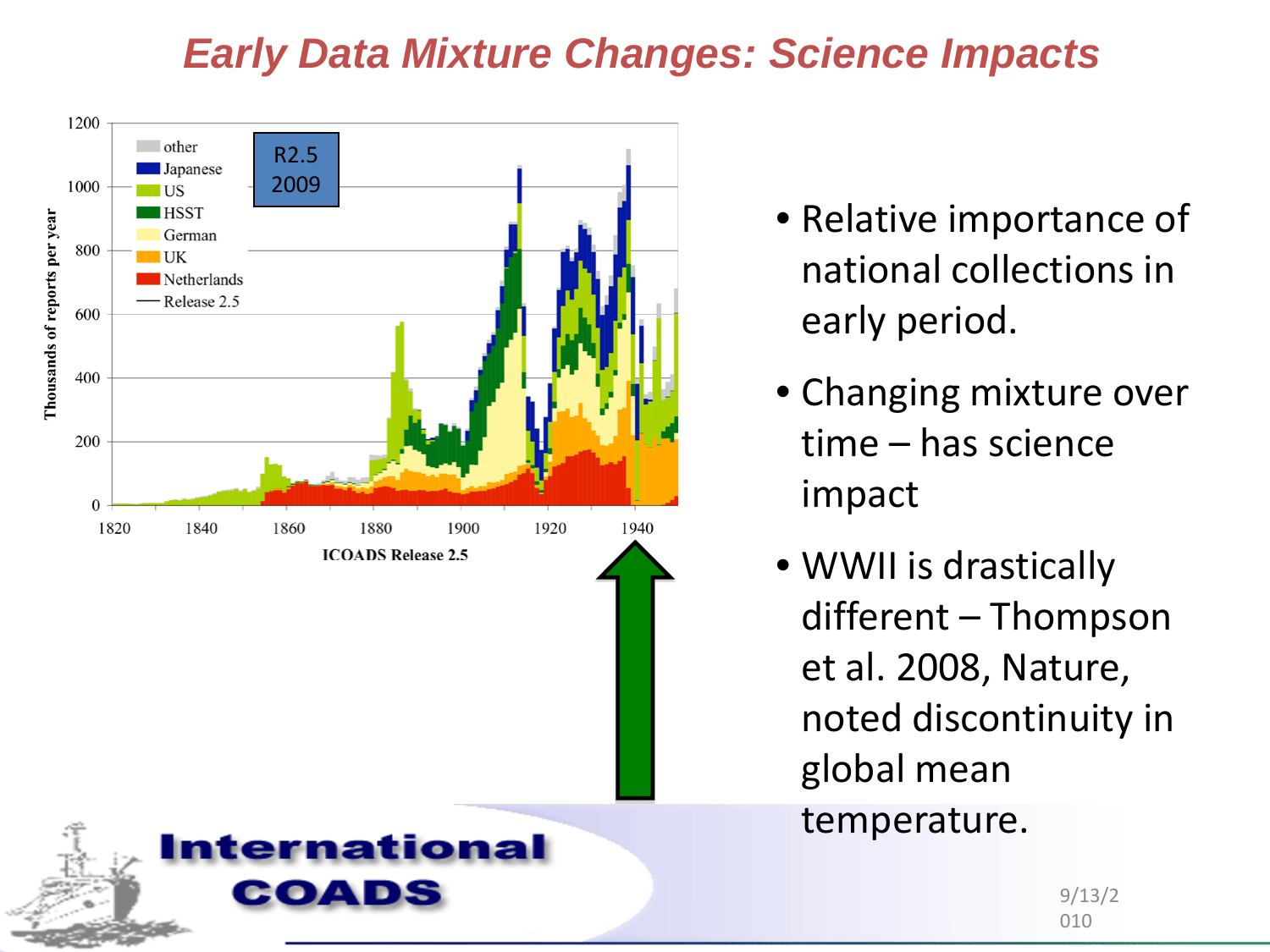## Platform Mixture

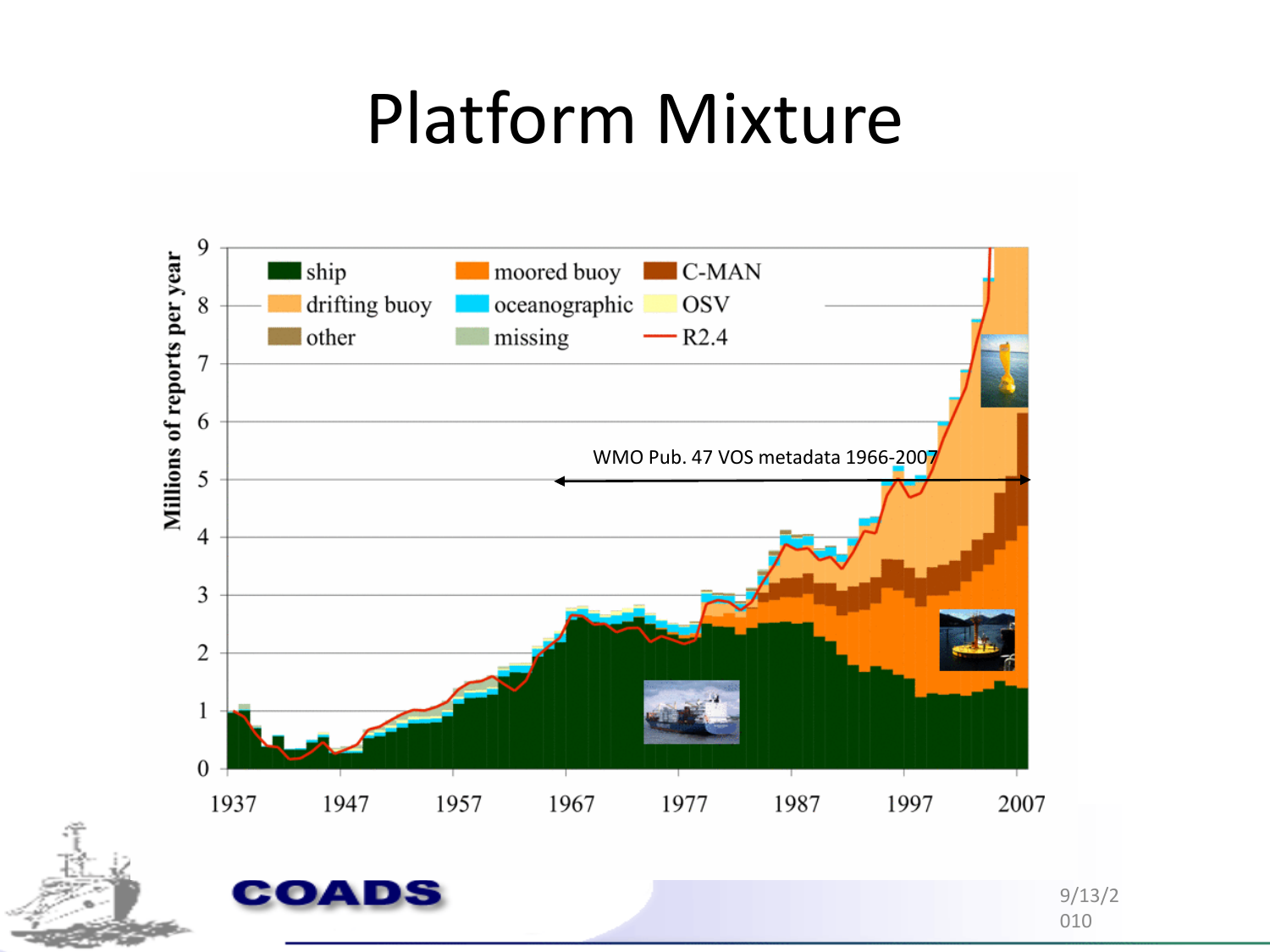## **Project Foundation**

NOAA special report cover page

#### **Comprehensive Ocean-Atmosphere Data Set**

#### **Release 1, April 1985**

| <b>CIRES</b> | University of Colorado/NOAA<br>Cooperative Institute of Research in Environmental Sciences<br>Ralph J. Slutz, Sandra J. Lubker, Jane D. Hiscox                   |
|--------------|------------------------------------------------------------------------------------------------------------------------------------------------------------------|
| ERL          | U.S. Department of Commerce<br>National Oceanic and Atmospheric Administration (NOAA)<br><b>Environmental Research Laboratories</b><br><b>Scott Woodruff</b>     |
| <b>NCAR</b>  | National Science Foundation sponsored<br>National Center for Atmospheric Research<br>Roy L. Jenne, Dennis H. Joseph                                              |
| <b>NCDC</b>  | U.S. Department of Commerce<br>National Environmental Satellite, Data, and Information Service<br>National Climatic Data Center<br>Peter M. Steurer, Joe D. Elms |
|              | 9/13/<br>010                                                                                                                                                     |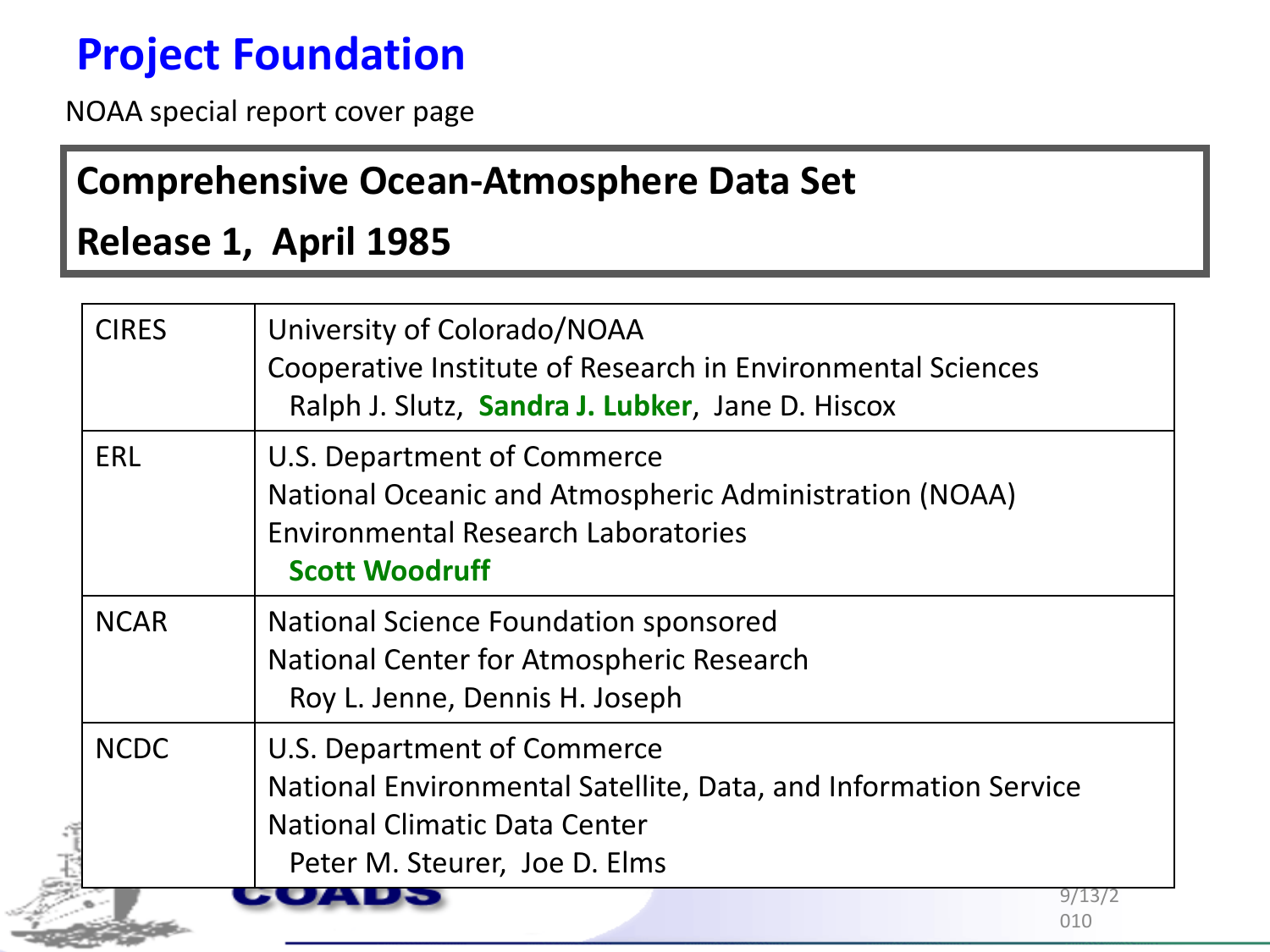## **Forward to Release 1, by Joe Fletcher (NOAA)**

**"**The incentive for developing the Comprehensive Ocean-Atmosphere Data Set (COADS) was to **make this record available to the individual investigator in a form that is reliable and easy to use**. The global marine surface data set contains the most detailed record we will ever have of the dynamics of the global climate system over the last century and more. It should trigger rapid progress in understanding by making it possible to delineate the spatial and temporal characteristics of the several sharp adjustments of the global circulation that have occurred, and to glean from them clues to the nature and causes of global climate variability. COADS provides the **material for diagnostic research** to identify and explore the key questions. It also provides the needed boundary conditions for model simulation of the climate system variability.

**It has taken four years** and much effort by many individuals and several institutions to obtain and process **the hundreds of tapes containing the basic data input**. All of this effort was provided from ongoing activities; there was no appropriation identified for the task. It is a **tribute to the spirit of cooperation among the participating organizations that the task has been successfully completed."**

01<br>101 - 101 - 101<br>101 - 101 - 101 - 101 - 101 - 101 - 101 - 101 - 101 - 101 - 101 - 101 - 101 - 101 - 101 - 101 - 101 - 101 - 1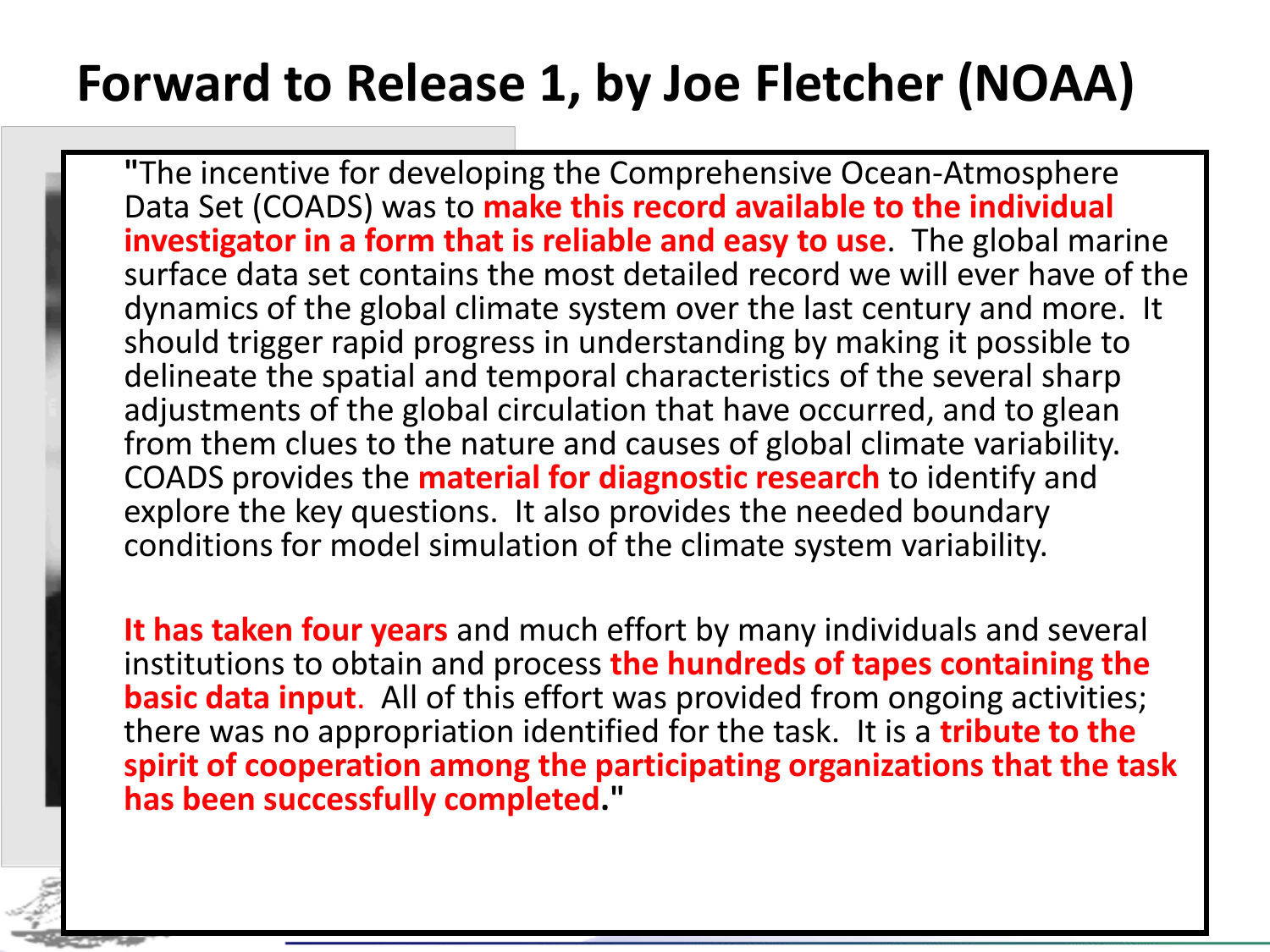## **First Big Announcement**

Woodruff, Scott D., Ralph J. Slutz, Roy L. Jenne, Peter M. Steurer, 1987: A Comprehensive Ocean-Atmosphere Data Set. *Bull. Amer. Meteor. Soc*., 68, 1239-1250



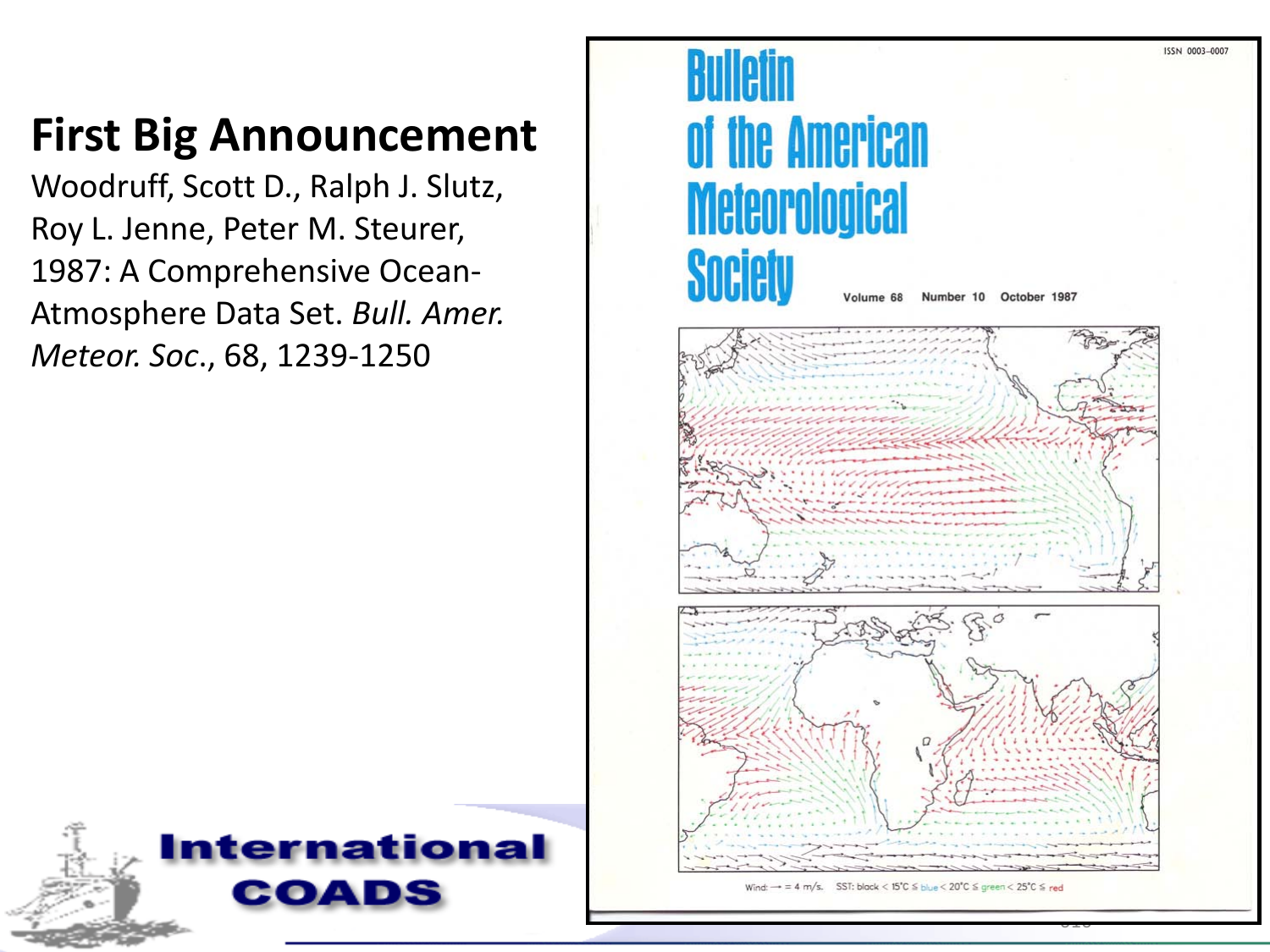### **Data Management Lessons Learned**

*A successful multi-organization team requires balance*

- Balance elements
	- Significant contribution of people and facilities
	- Mutually supportive expertise in areas like operations, archival, research
	- Commitment for an extended period
- ICOADS was forged out of ongoing activities
	- Institutional commitment led to sustainability
	- After 4 years, a strong foundation had been established

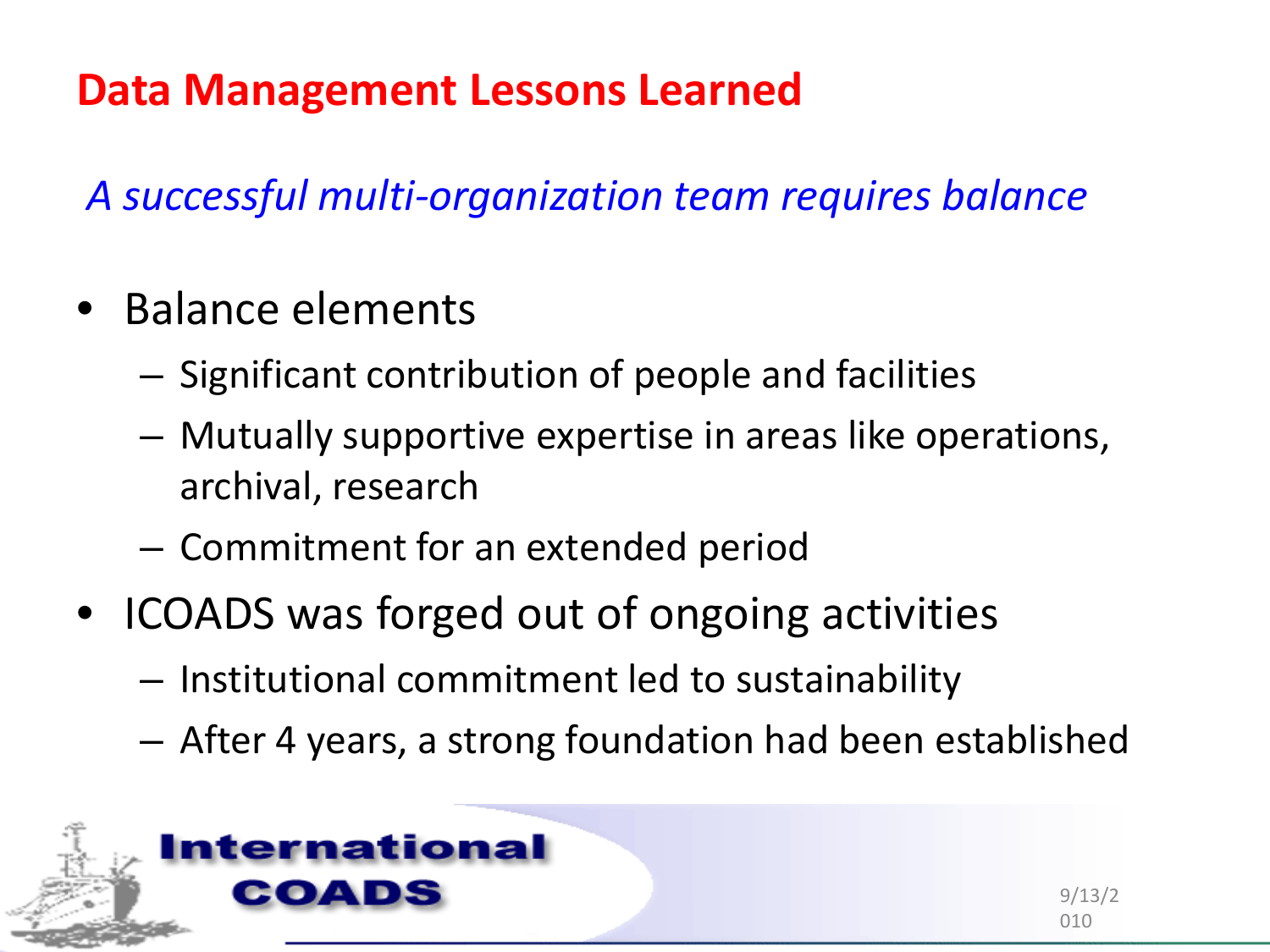*Support (people and \$,£,€) is always a challenge multiple organizations can help buffer the crises*

- Organizations can shift focus and impact progress
	- Climate data archives are research development efforts, but bridge with operational activities at near real time.
	- Too much emphasis on operations will effect resources to improve the historical record.
- When support ebbs at one organization it may increase at another – progress continues possibly in different areas

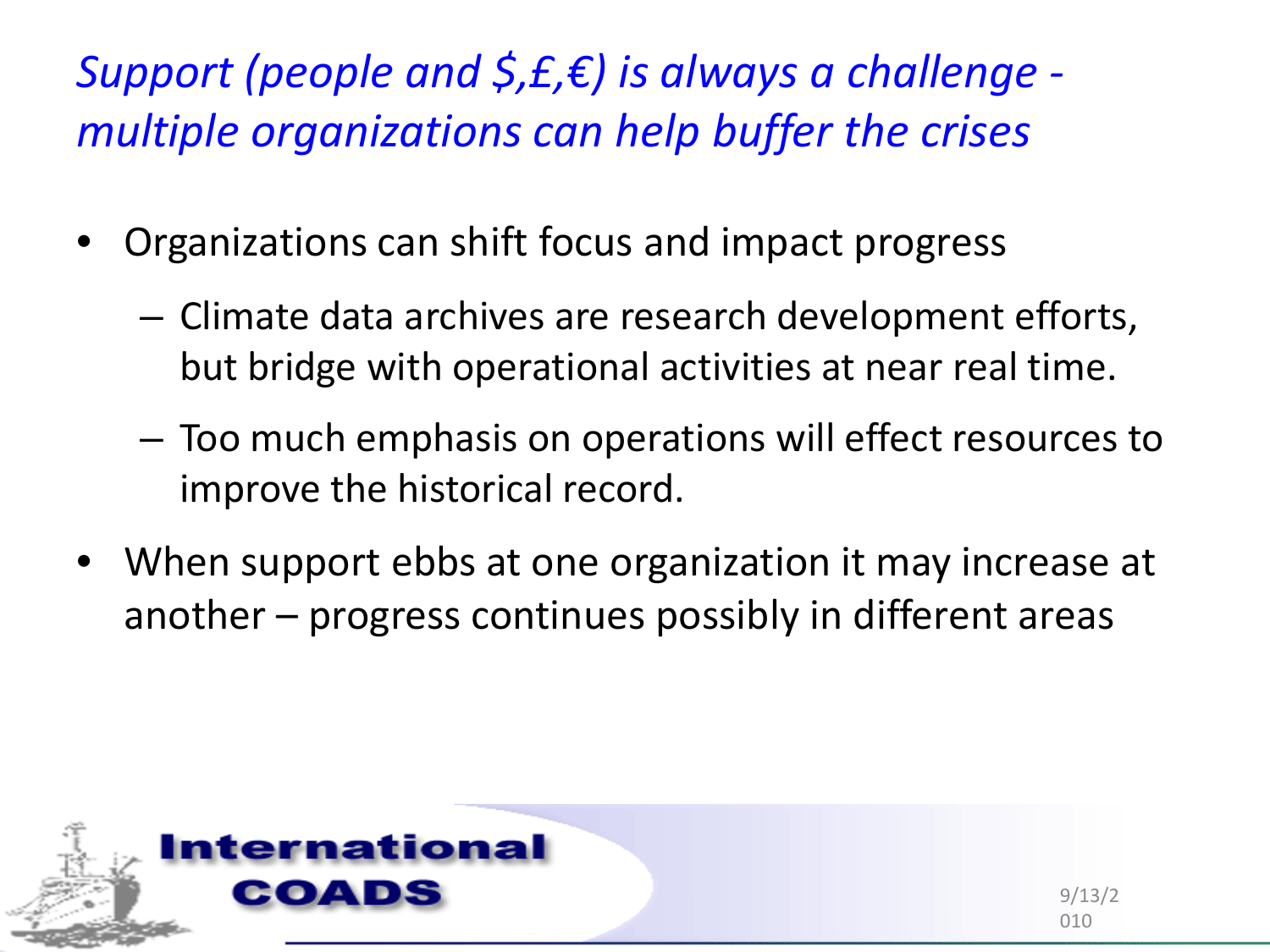### *Long-term involvement of key individuals is essential*

- Need key focal points with deep knowledge
- Need individuals to take charge of or document the hard questions
- Historical archives have many subtle characteristics
	- Answers come from knowing the history and evolution of the data

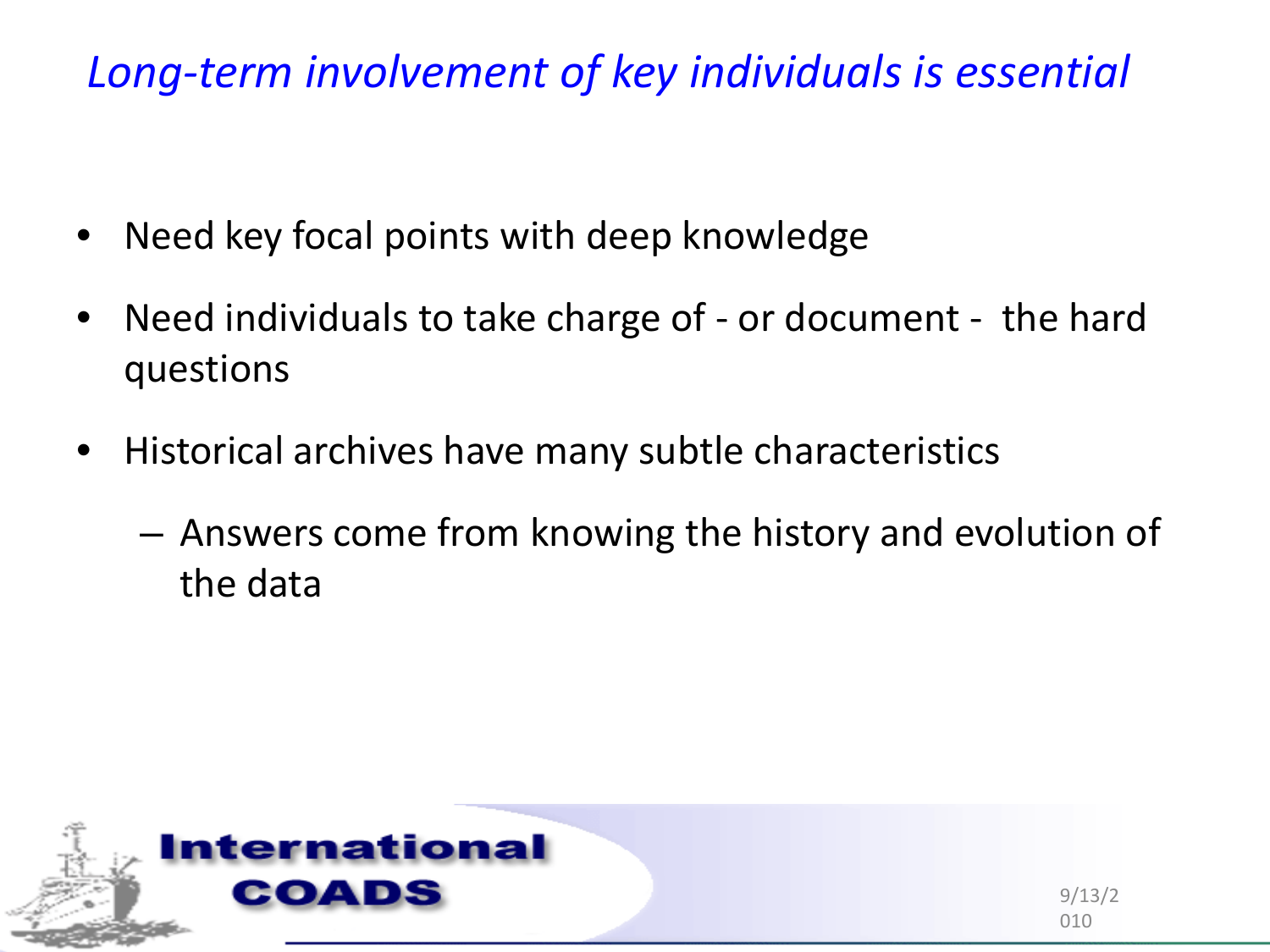### *Organizing data sources is very difficult*

- Data provenance not well documented
- Many evaluations are needed
	- Inventories, distributions (time and space), duplicate assessment, date and time / location problems
	- http://icoads.noaa.gov/r2.5.html
	- http://climateaudit.org/2010/08/30/a-first-look-at-icoads/
- Study formats QC'd data . Descriptions ≠ findings.

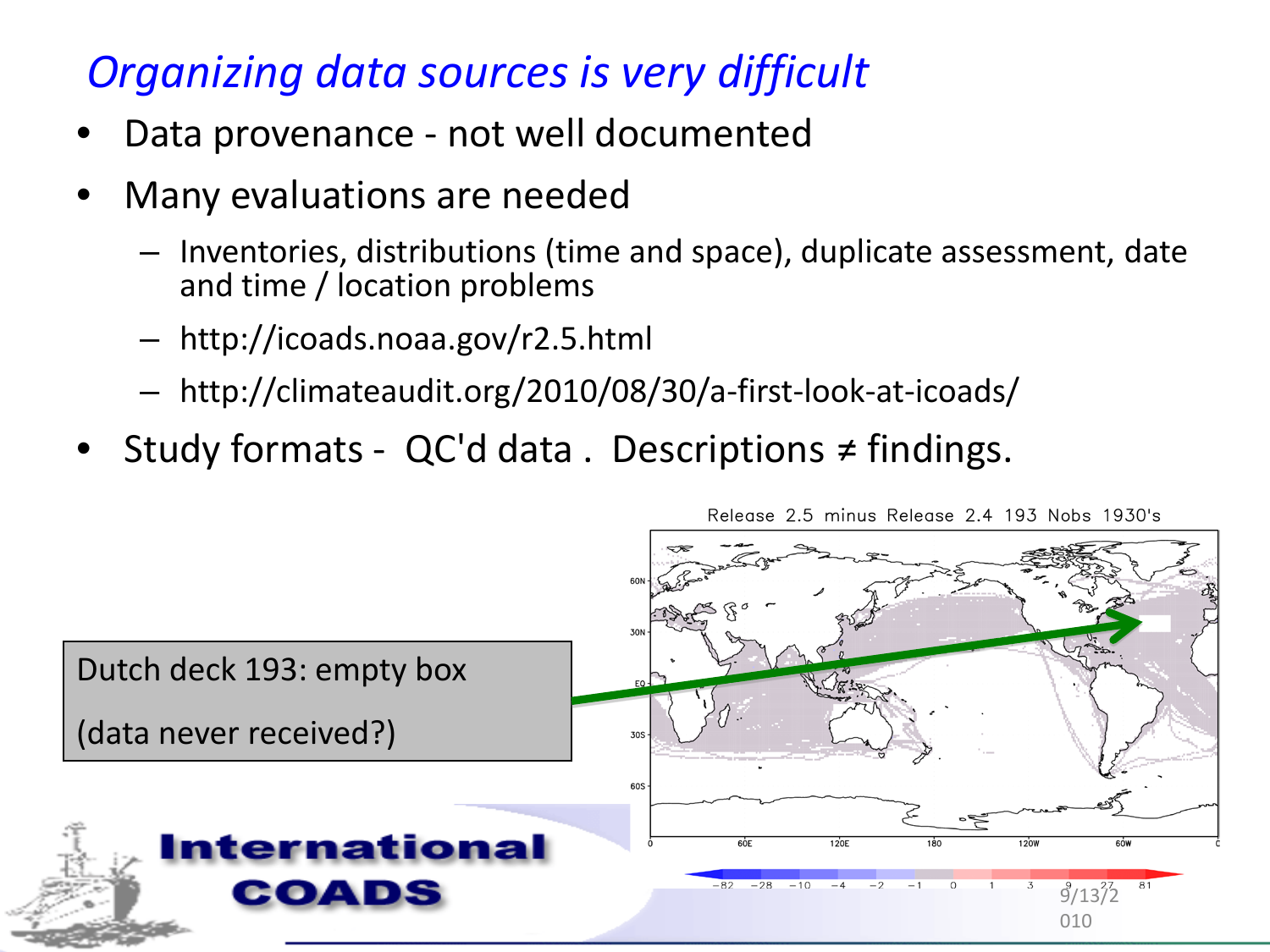## *Finding duplicates between overlapping sources can be difficult*

- Some Factors
	- Truncated values, inaccurate units conversion
	- Proper handling of 'missing' values, 00 ≠ null/blank
	- Early technology influence
		- 80 character punch cards leading to abbreviated records.
	- Challenge to match GTS and delayed mode archives

## *Source data and documentation need long-term preservation*

- Track the details
	- Data, documentation, event logs
	- Make backup copies of everything
- CDMP has funded small project to image legacy ICOADS documents
	- Climate Data Modernization Program (CDMP)/NOAA



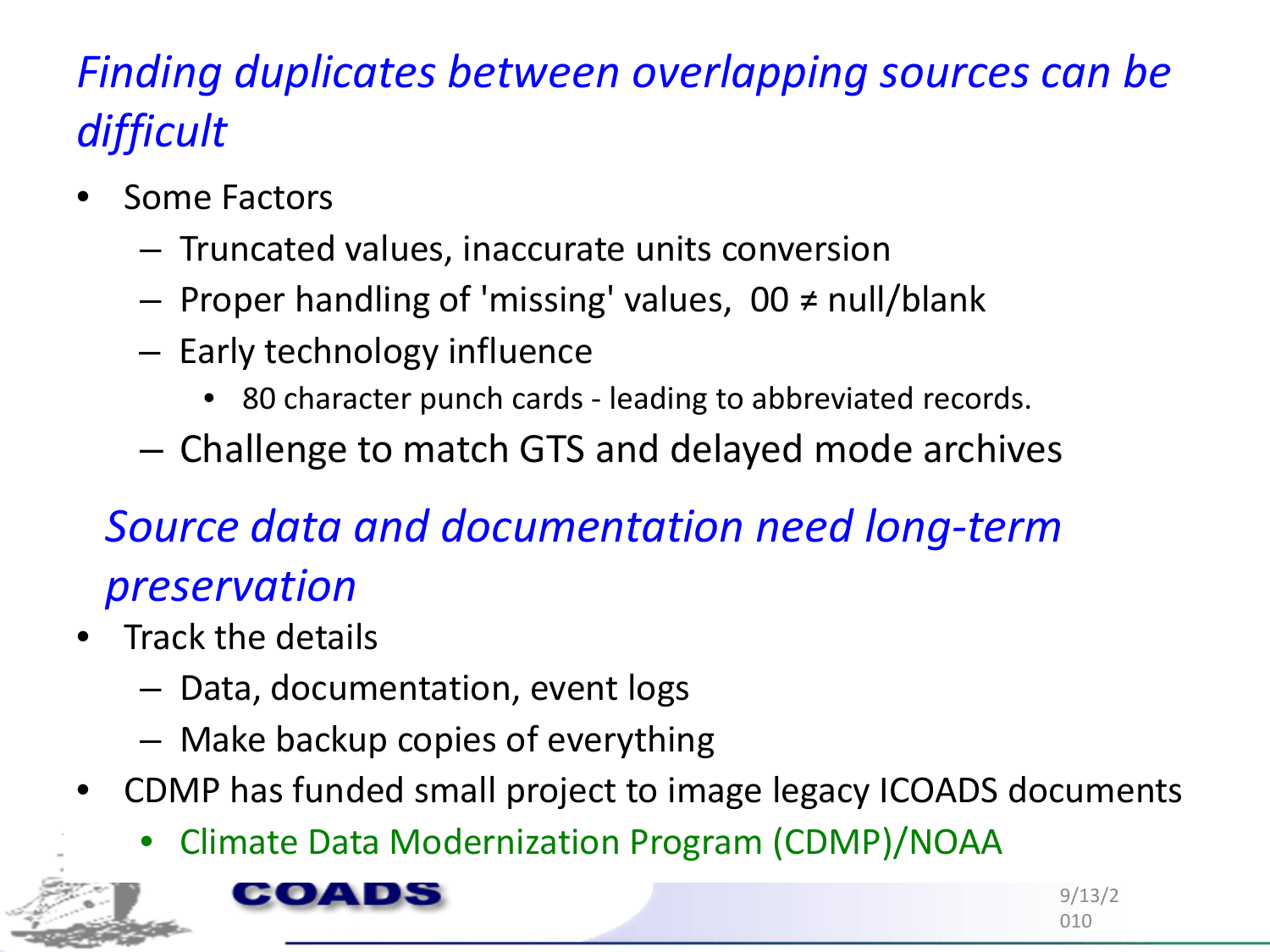*Design and use a robust and extensible data record format.*

## *ICOADS, IMMA: flexible format (International Maritime Meteorological Archive) core + optional attachments*



Advantage: exact copy of original permits re-translation and cross-checks at any time.

> 9/13/2 010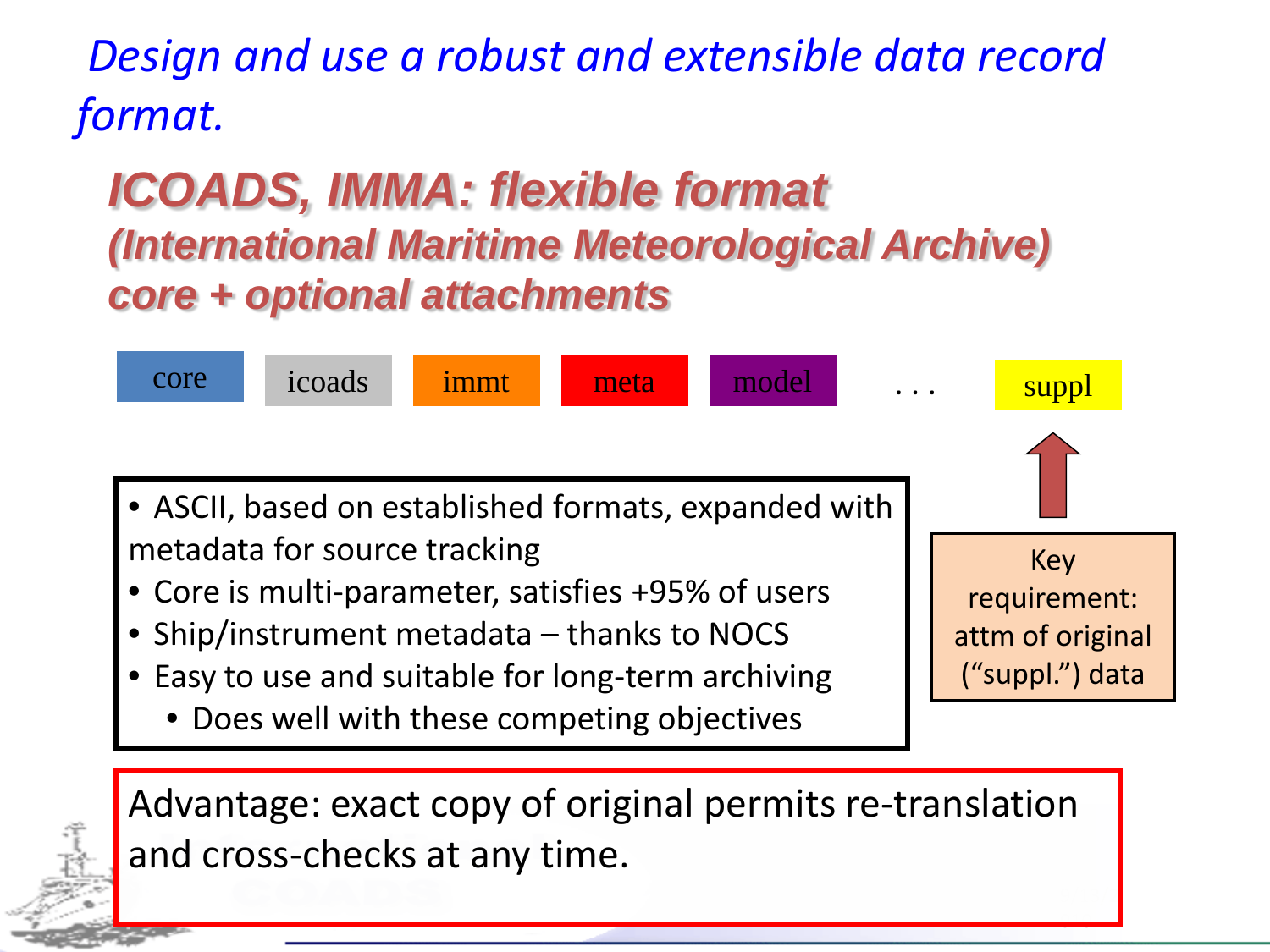#### *Data translation into a uniform format is necessary*

- Brings differently formatted sources together
- Carefully done translation is the "foundation" for success
	- Undetected errors create negative downstream impacts
	- Keep emphasis on the "data" system look and feel are secondary
- Mitigate difficulties by standardizing software to write records
- Create, use, share, standardized units-conversion libraries
- Assure source data format understanding/interpretation
	- Use two-person blind translations (expensive)
		- Amazing number of subtle QC issues are found

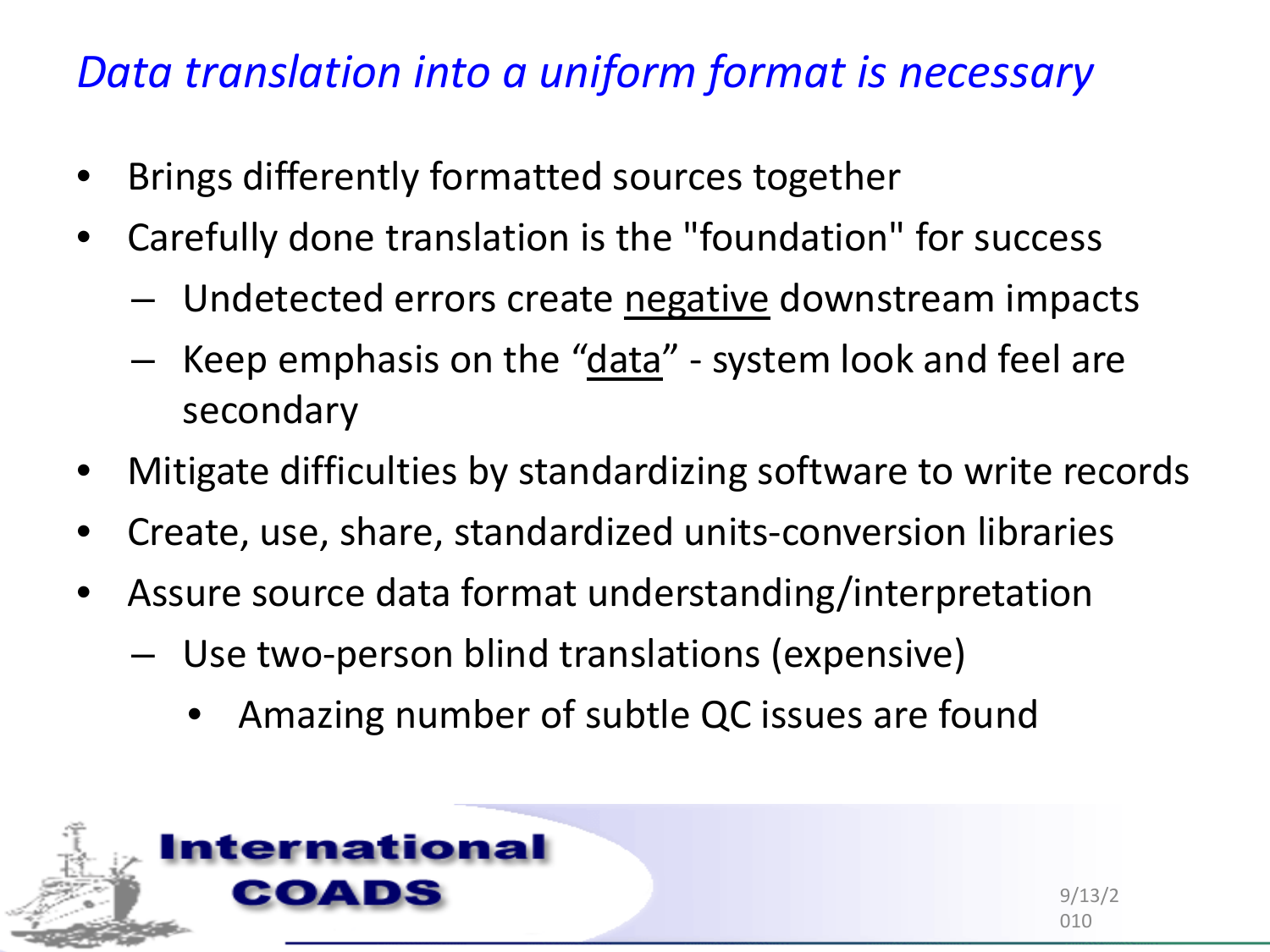### *Evolution of technology will have impact*

- Data storage concerns (1985) => compact binary formats
- Evolution factors
	- OSs, compilers, languages, applications, rapidly multiplied
	- Diversity of the user community demanded easier approaches
- Conversion to ASCII (IMMA) (~2000)
- Impact factors
	- Software stack modifications producers, providers
	- Documentation rewrite
	- Access interfaces upgrade
	- Pushes unwanted changes onto regular data users
	- Large resource drain seldom adequately funded
	- Risky but necessary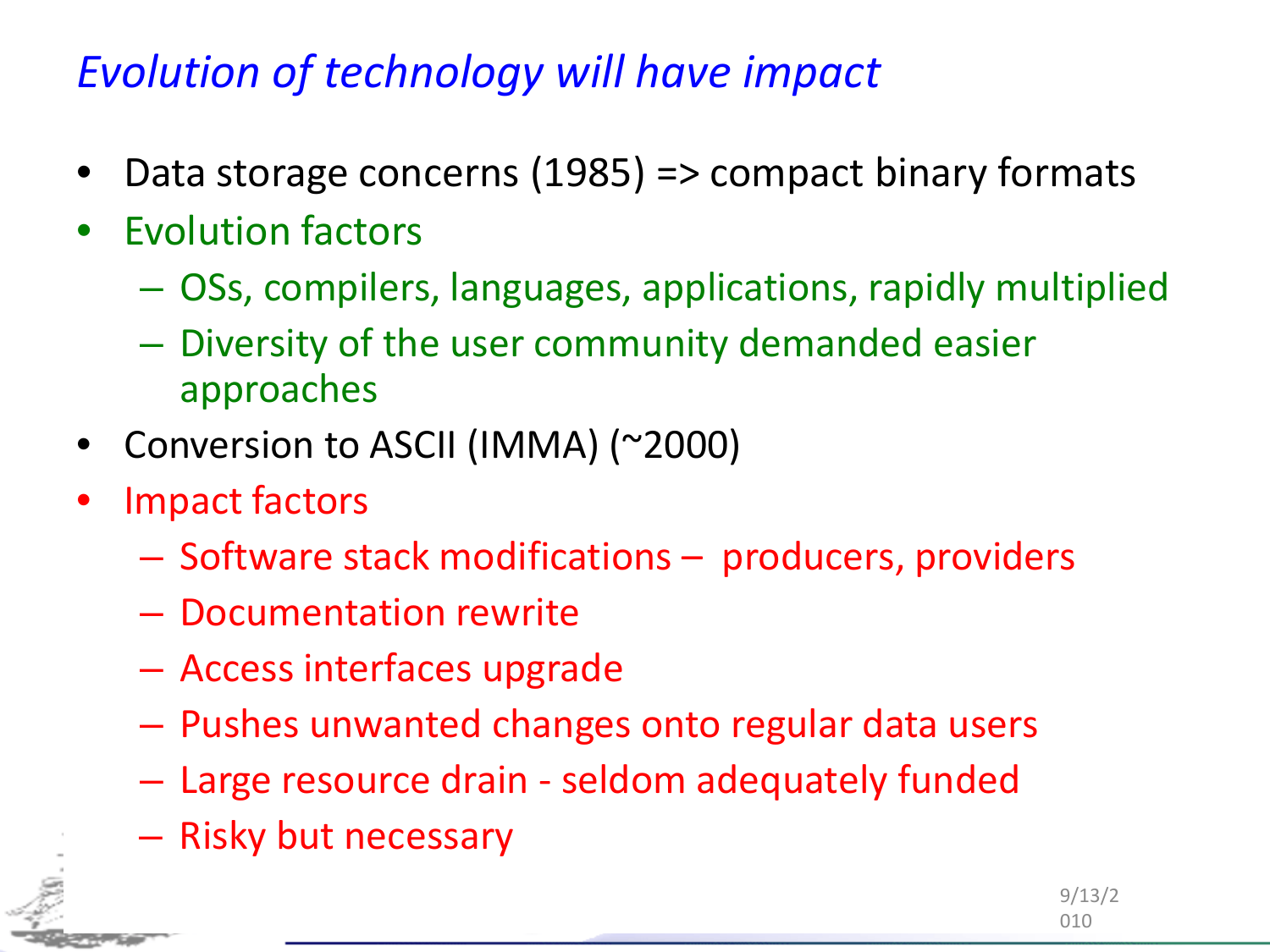### **International Partnerships Lessons Learned**

*International partnerships are a substantial benefit (COADS to ICOADS in 2002)*

- Add value through:
	- Content building, data discovery
	- Promoting broad community recognition
	- Sharing the workload
	- Detecting errors and resolving problems

*Partnership conundrum - requirements and administration commitments grow without concomitant national resources support*

In the balance ICOADS is very positive on partnerships

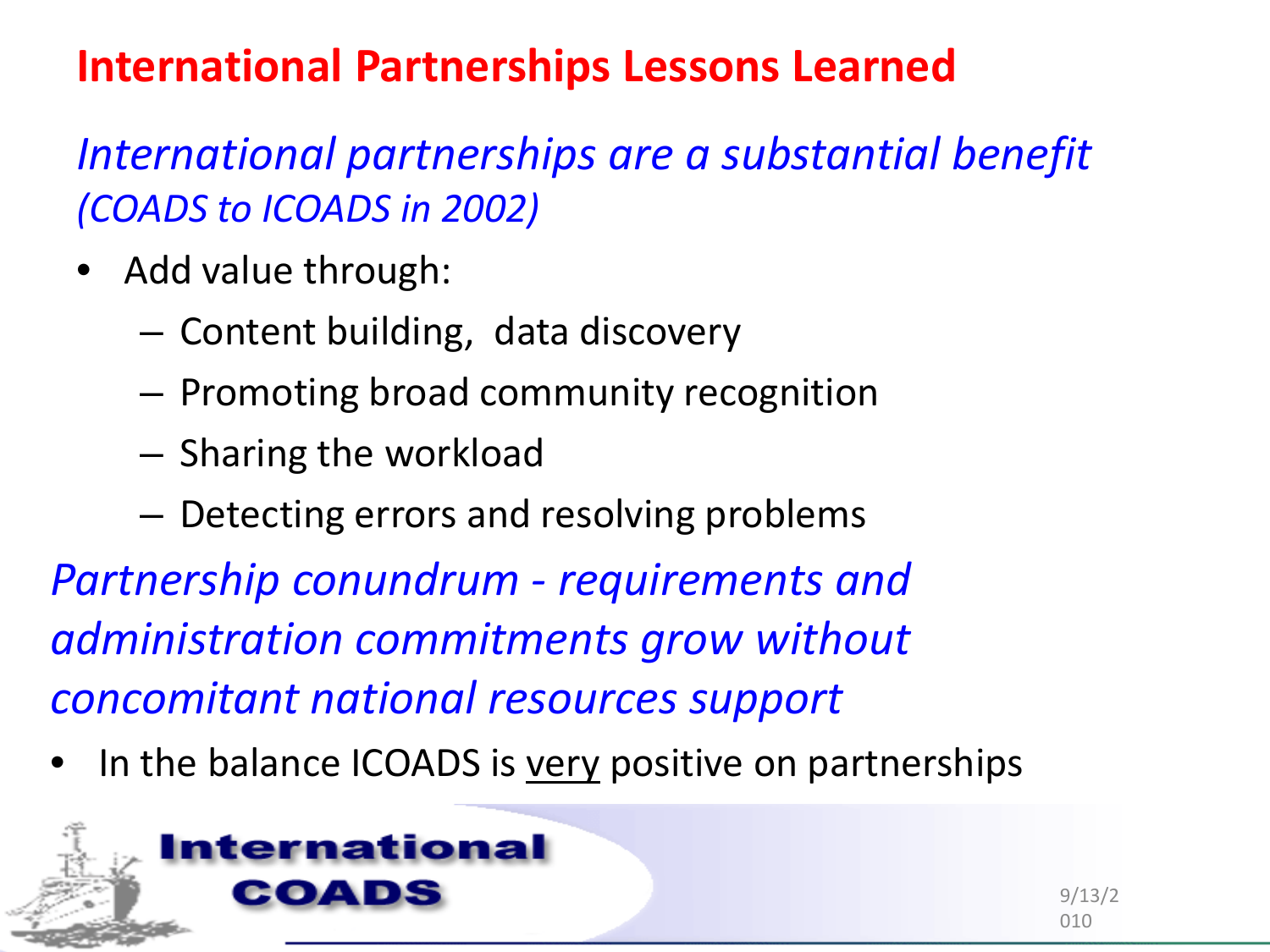### *Recognition by international bodies aids development*

- Easier to get national resources to support the project if it has received 'approval' of international organizations
	- World Meteorological Organization (WMO),
	- Intergovernmental Oceanographic Commission (IOC)
- ICOADS is seeking formal international recognition
	- Through the Joint WMO-IOC Technical Commission on Oceanography and Marine Meteorology
- Goal: Create mirrored/shared development of ICOADS at WMO-IOC Centres

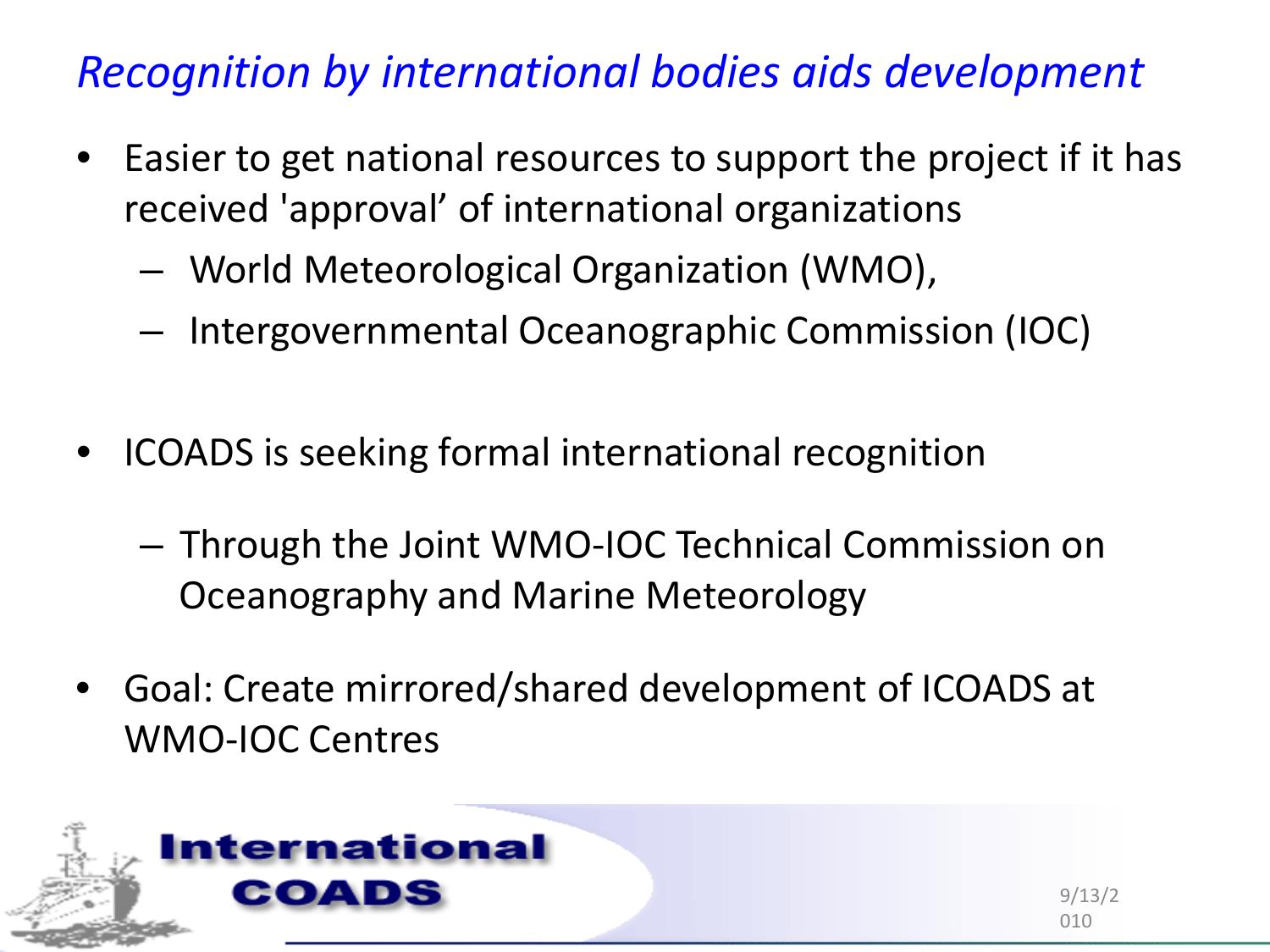*Regular international meetings, with a stated data focus, help drive progress and develop shared project ownership*

ICOADS, benefited @ CLIMAR and MARCDAT meeting series



**Third International** Workshop on Advances in the Use of Historical Marine **Climate Data (MARCDAT-III)** 

2-6 May 2011, Frascati, Italy



**<http://icoads.noaa.gov/marcdat3/>**

**Formal announcement expected 1 October**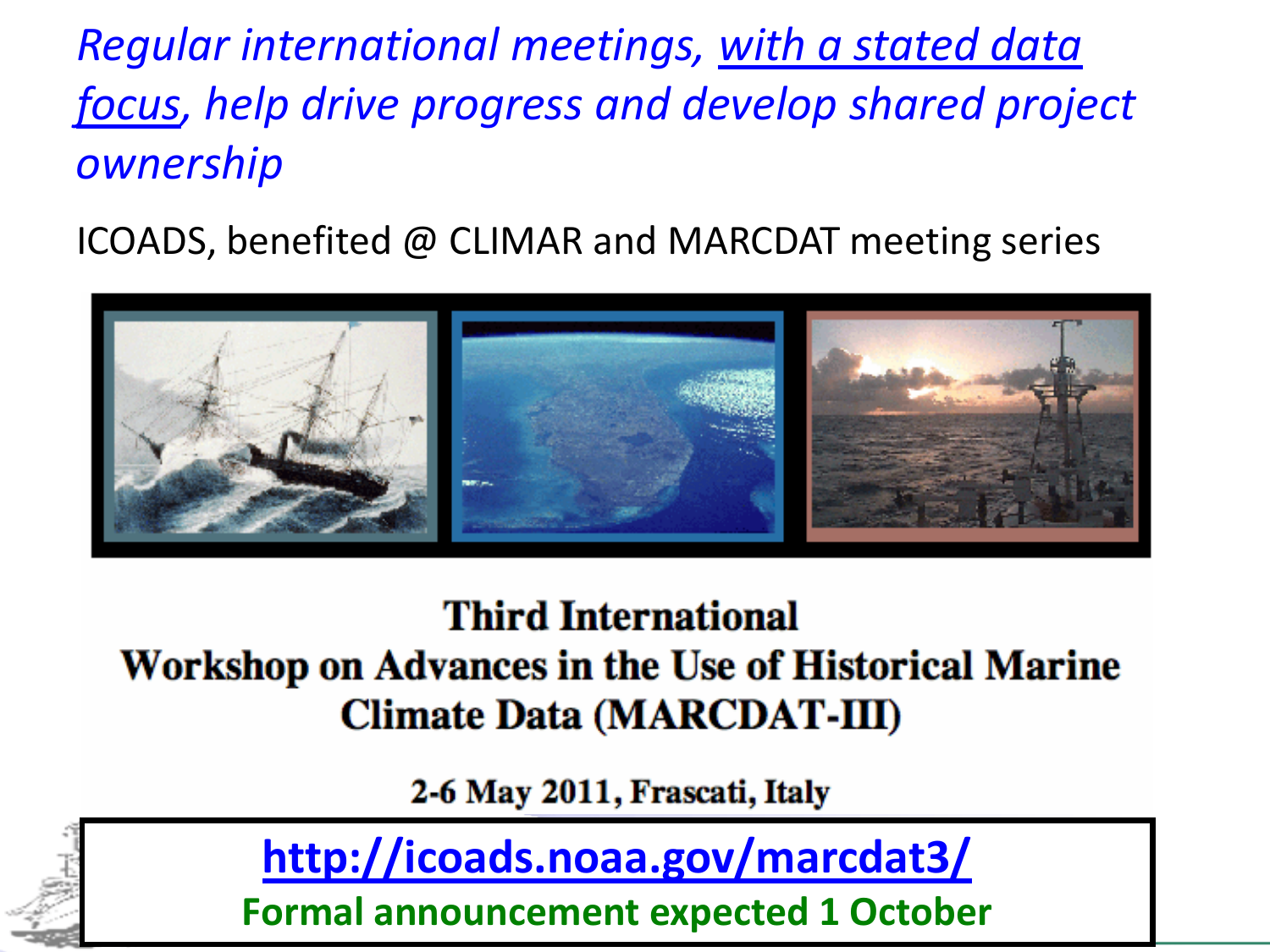## **Data User and Project Expectations Lessons Learned**

*ICOADS had over-expectations on how well the users would understand the data record format* 

- ICOADS archive heterogeneity => complex QC flagging
- Early years many users ignored the flags
	- Results, erroneous extreme values, ship on land
- Solution offer alternative data access pathways
	- Provide a web interface with standard QC defaults and selectable options
	- Serve access software with bulk file downloads

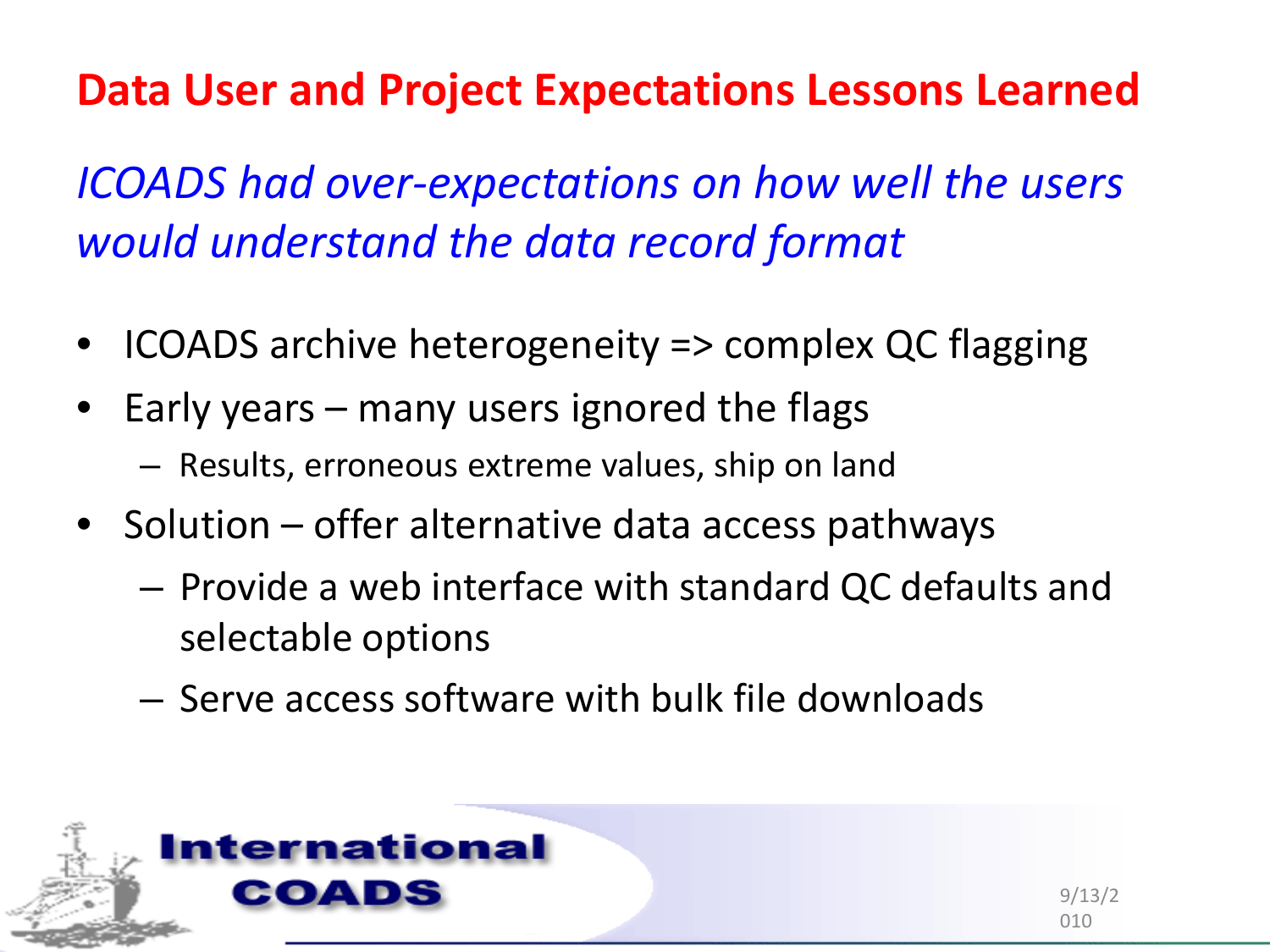#### *User expectations will shift over time*

- Early years, simple monthly summary statistics
- Now, individual observations are most demanded
- Maybe simple statistics replaced by climate-quality derived products
- Observational datasets are now small compared personal computers. ICOADS is 90 GB.

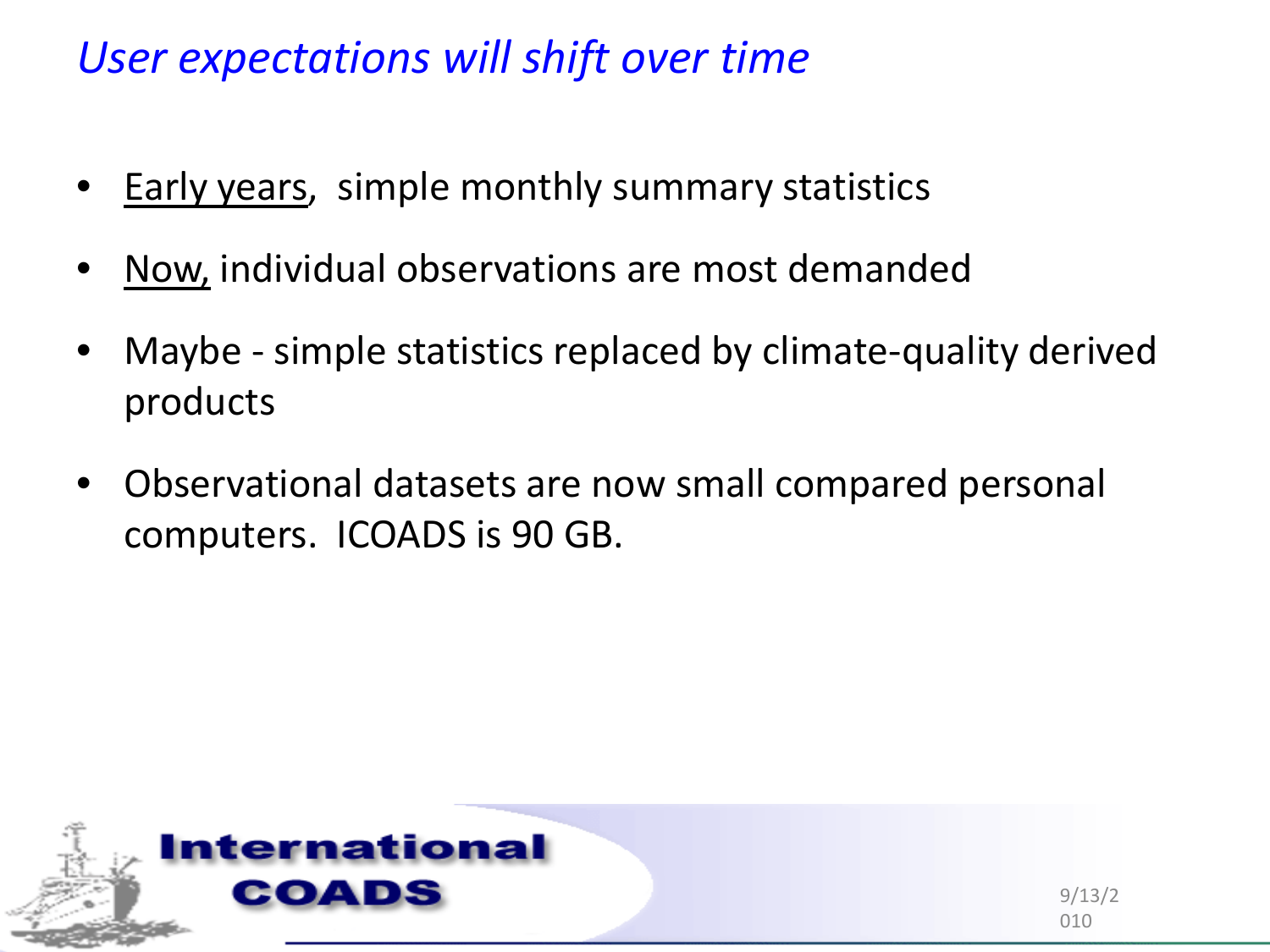## *Today data access is expected to be immediate in 'my' favorite format*

- ICOADS has not fully addressed some areas
	- Interoperable access, web services
	- GIS
- Organizations can share access services each addressing different user communities
	- Critical point, data must be identical

*Open data access can lead to out-dated secondary archives that negatively impact uninformed users*

- Release 1a COADS (1993) can still be found on the web!
- Important, have a known authoritative location



9/13/2 010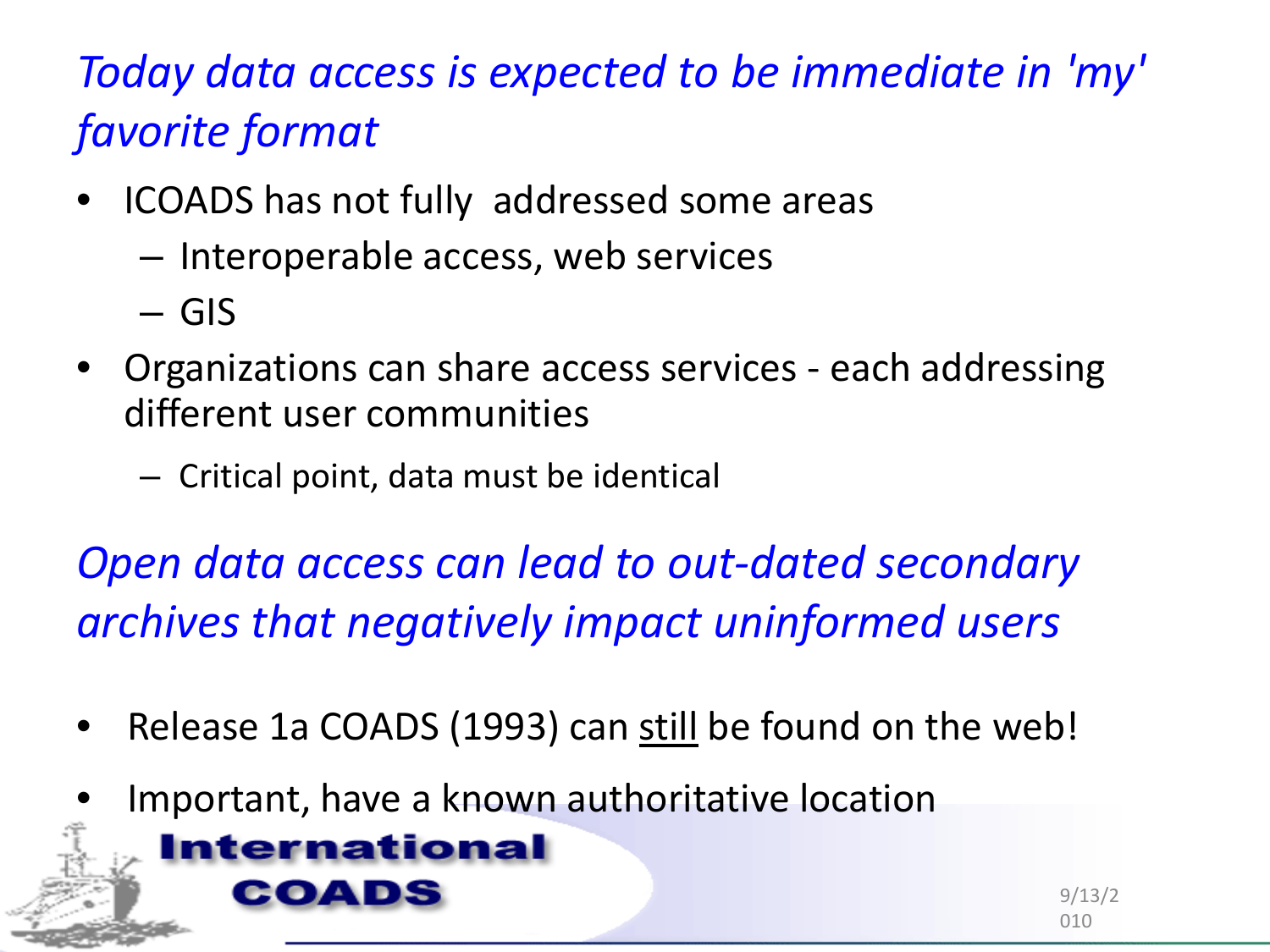### *The scientific reach is surprising*

- The ICOADS data users are now more than physical meteorologist and oceanographers.
	- Examples: bird migration, turtle population studies, ship engine exhaust impacts, coral reef ecology, etc…
- This interdisciplinary nature is also expanding because of historical data rescue
	- Program support from:
		- RECLAIM, ACRE, CDMP

RECovery of Logbooks And International Marine data (RECLAIM) Project Atmospheric Circulation Reconstructions for the Earth (ACRE) Climate Data Modernization Program (CDMP)



9/13/2 010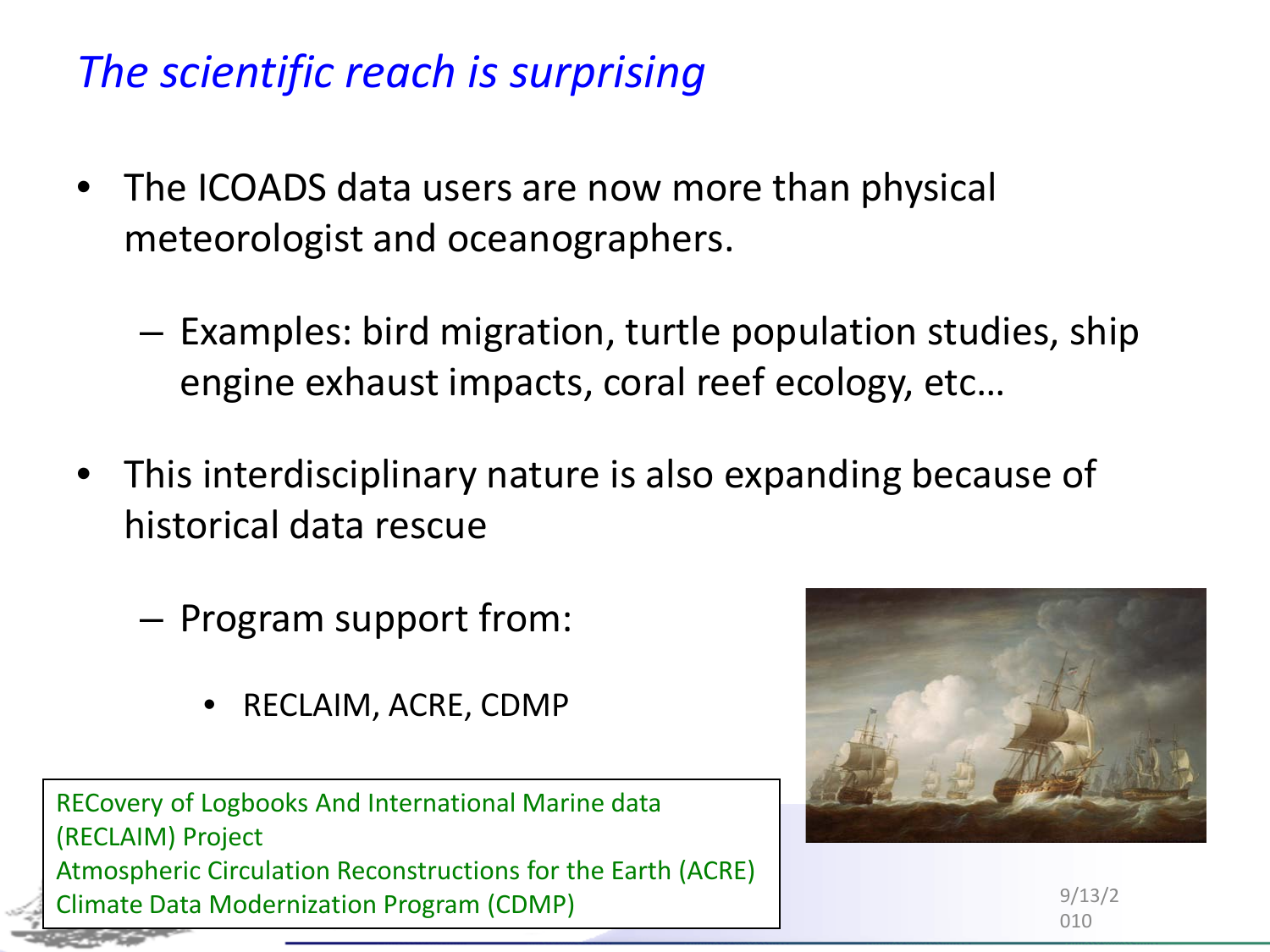*Need for precise data citation and version control is of hyper new importance*

- Growing movement for accurate data referencing in publications, e.g. digital object identifier (DOI) for data
- Version of ICOADS need to be reproducible upon request
- Our approach has been *ad hoc*  we will formalize it in future

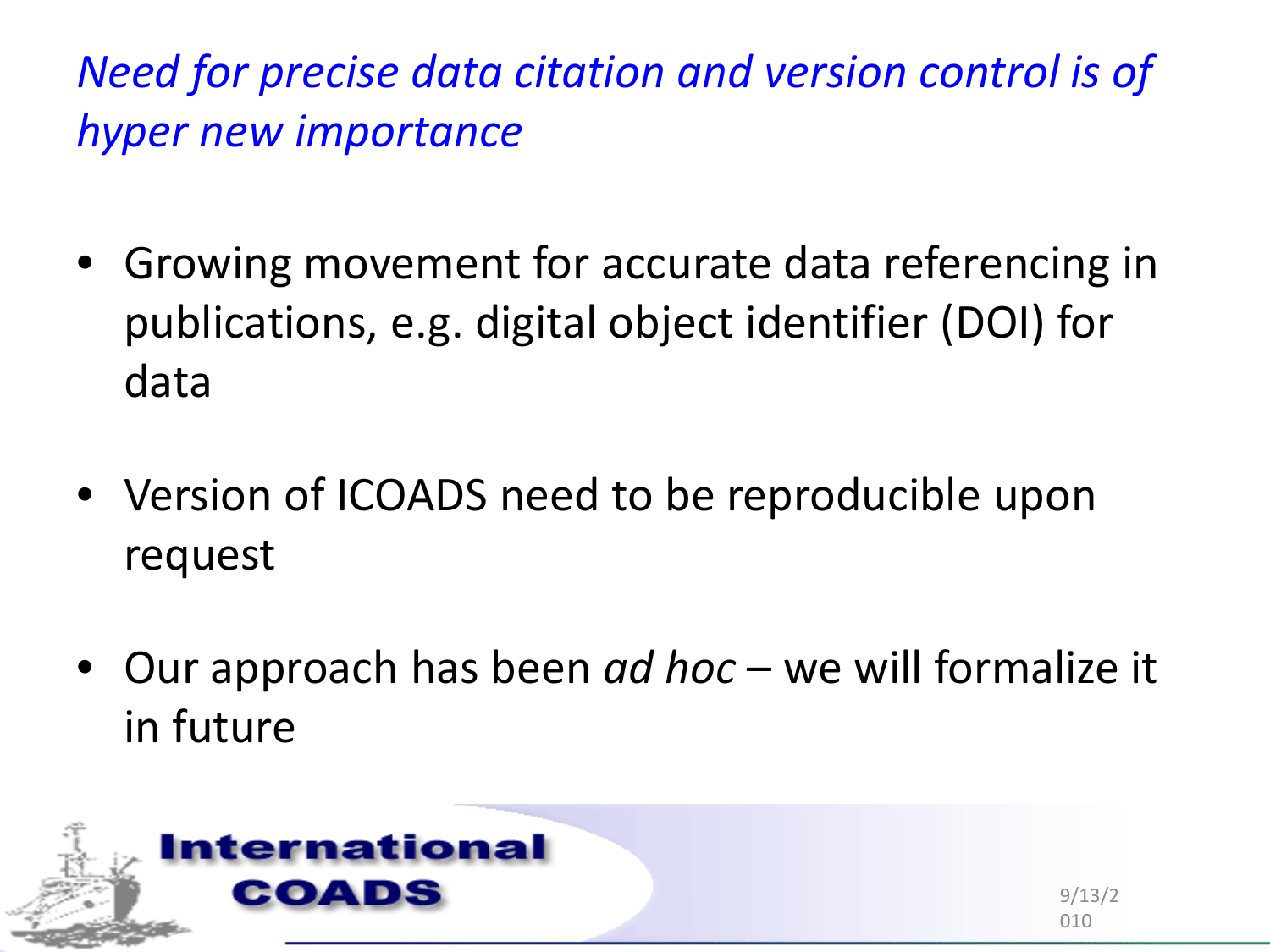## ICOADS Value-Added Database (IVAD)

- Status of a new proposal
	- 3-years, submitted to NOAA Climate Observations and Monitoring Program
- Partners
	- COAPS FSU, NOAA ESRL & NCDC, NCAR
- Main Features
	- Enhancement of IMMA data format
	- Deploy ICOADS in a database
	- Receive and include some parameter adjustments
	- Provide user access to original and adjusted parameters
	- Demonstrate impact on marine surface flux estimates



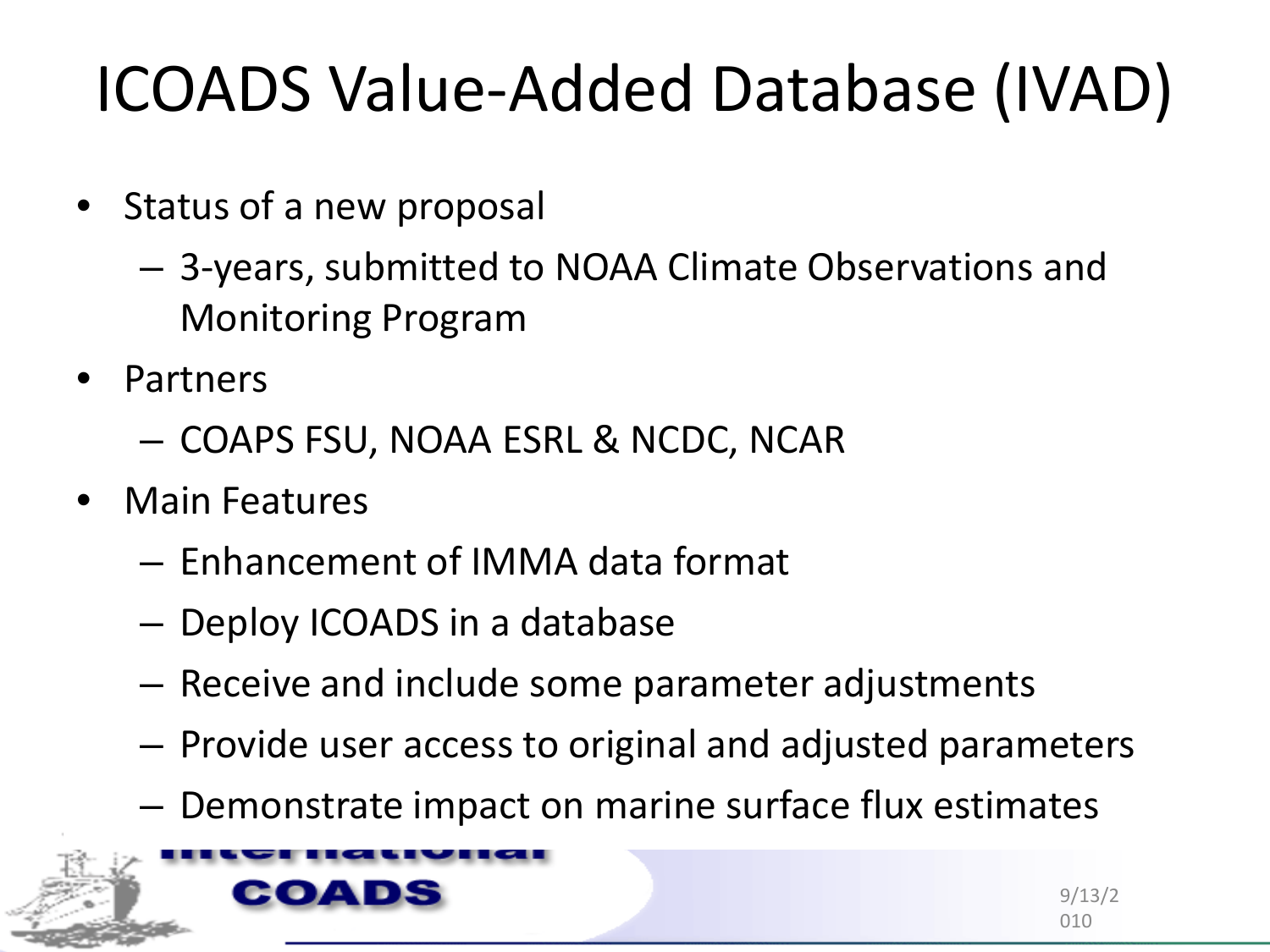## http://icoads.noaa.gov/

- Last 32 month platform type time series
- Last month geo-located platforms, SLP, and SST departure
- Others long-term plots of platform counts and parameters